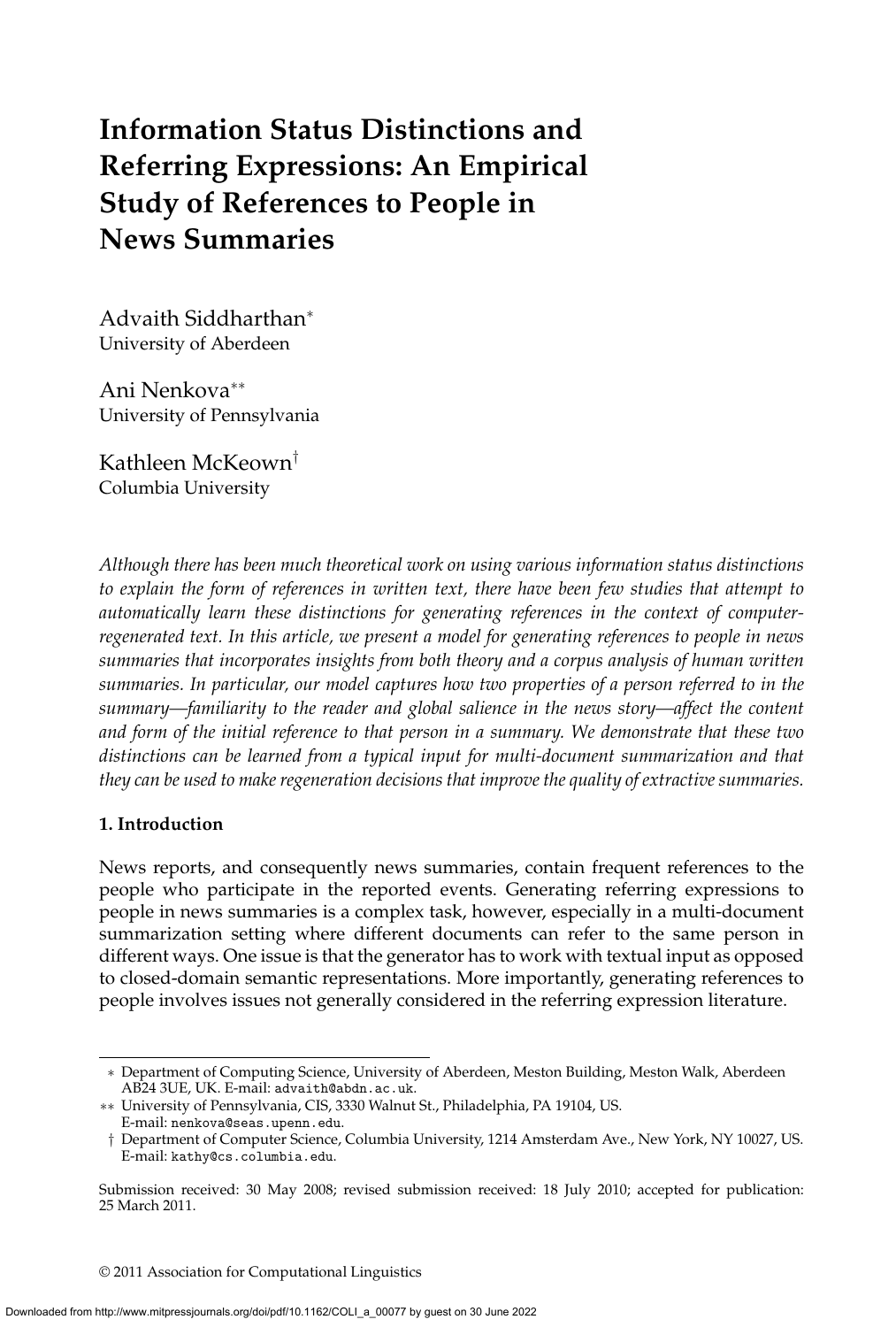People have names that usually distinguish them from others in context, and as such, the framework of generating descriptions that rule out distractors (e.g., the body of research building on Dale [1992], including the recent shared tasks based on the TUNA corpus [Gatt, Belz, and Kow 2008]) is not appropriate. Recent GREC challenges (Belz, Kow, and Viethen 2009) have, however, focused on references to named entities, and we compare that body of work to ours in Section 2.2.

In our domain of summarizing news articles, the aim of generating references to people is to introduce them to the listener and relate them to the story. How much description is needed depends on many factors, including the knowledge the speaker expects the listener to have, the context of the discourse, and the importance of the person to the narrative. In this article, we explore these three information status distinctions in the context of generating references to people in multi-document summaries of newswire:

- 1. **discourse-new vs. discourse-old**: whether a reference to a person is a first or subsequent mention of that person is purely a property of the text.
- 2. **hearer-new vs. hearer-old**: whether the person being mentioned is familiar to the hearer is a property associated with the hearer.
- 3. **major vs. minor character**: how important or salient a person is to the narrative depends on communicative goals and is therefore a property associated with the speaker.

Through our studies, we seek answers to three main research questions:

- 1. Is it possible to automatically infer information not explicitly stated about people in the input for summarization, such as familiarity and salience?
- 2. Is such information useful for the task of generating references to people in multi-document summaries?
- 3. Can summary quality be improved through an informed rewrite of references to people?

We report positive answers to all three questions. Our corpus-based approach models the differences between first and subsequent references, provides detail on how to generate the variety of first references that occur, and shows how distinctions such as familiarity and salience drive generation decisions for initial references.

In this article, we describe and evaluate a new algorithm for referring to people in multi-document news summaries that integrates results from two earlier studies (Nenkova and McKeown 2003; Nenkova, Siddharthan, and McKeown 2005). In the following sections, we first discuss related work (Section 2) and then present a simple model for distinguishing discourse-new and discourse-old references (Section 3, based on Nenkova and McKeown [2003]). A more sophisticated model based on automatically acquired information about familiarity and salience is presented in Section 4 and these distinctions are used for making generation decisions in Section 5 (based on Nenkova, Siddharthan, and McKeown [2005]). We then present an integrated algorithm that generates new references to people in news summaries based on the acquired information status distinctions and report an evaluation of the effect of reference rewriting on summary quality in Section 6, including a discussion of its scope and limitations in Section 6.2.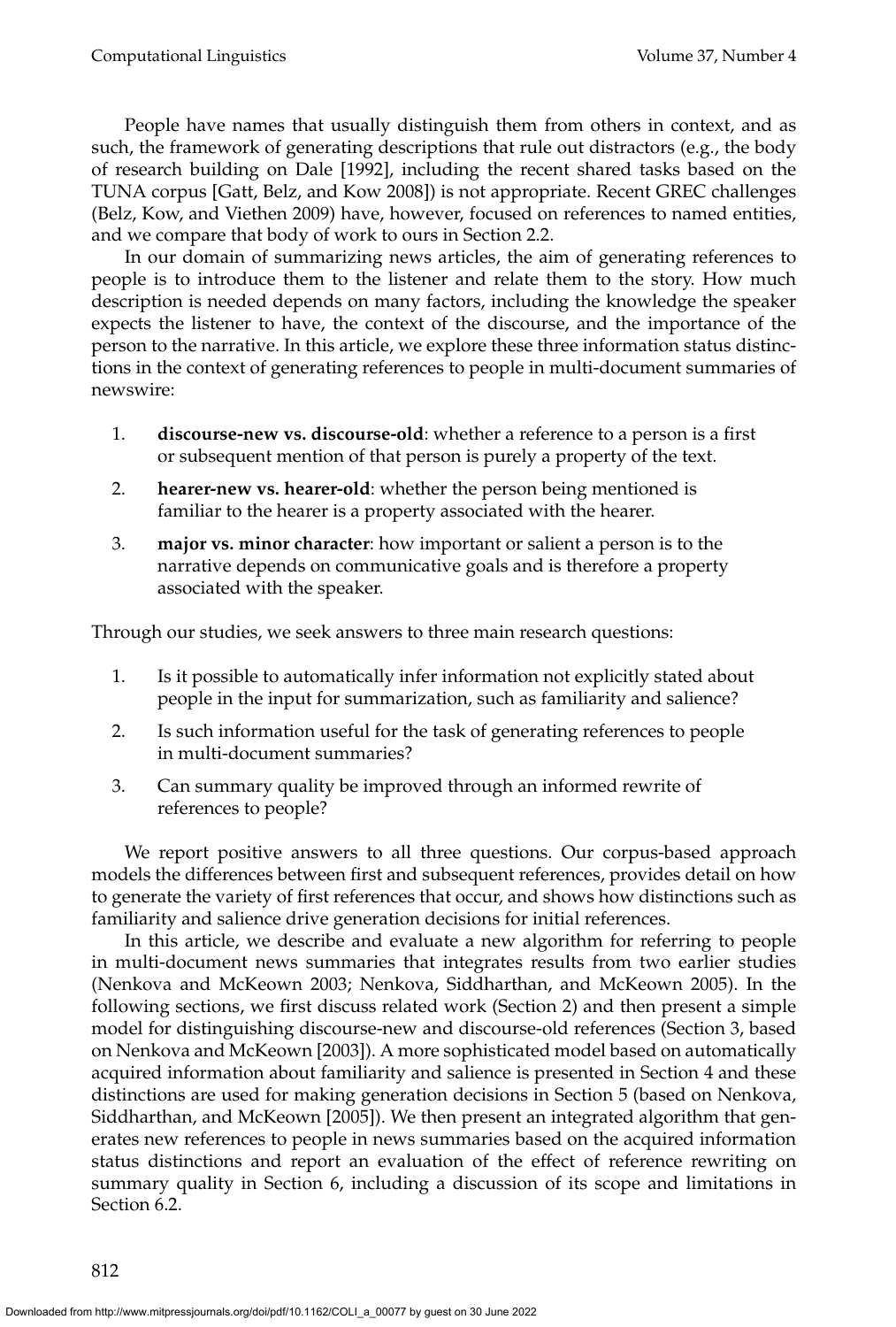## **2. Related Work**

Related research into summarization, information status distinctions, and generating referring expressions is reviewed here.

## **2.1 Extractive and Abstractive Summarization**

Multi-document summarization has been an active area of research over the past two decades and yet, barring a few exceptions (Radev and McKeown 1998; Daumé III et al. 2002; Barzilay and McKeown 2005), most systems still use shallow features to produce an extractive summary, an age-old technique (Luhn 1958) that has well-known problems. Extractive summaries may contain phrases that the reader cannot understand out of context (Paice 1990) and irrelevant phrases that happen to occur in a relevant sentence (Knight and Marcu 2000; Barzilay 2003). Referring expressions in extractive summaries illustrate this, as sentences compiled from different documents might contain too little, too much, or repeated information about the referent.

In a study of how summary revisions could be used to improve cohesion in multidocument summarization (Otterbacher, Radev, and Luo 2002), automatic summaries were manually revised and the revisions classified as pertaining to discourse (34% of all revisions), entities (26%), temporal ordering (22%), and grammar (12%). This study further supports the findings from early research that unclear references in summaries pose serious problems for users (Paice 1990).

*2.1.1 Sentence Compression and Fusion.* Research in abstractive summarization has largely focused on the problem of compression, developing techniques to edit sentences by removing information that is not salient from extracted sentences. Some approaches use linguistic rules (e.g., Zajic et al. 2007) often combined with corpus-based information (Jing and McKeown 2000), whereas other approaches use statistical compression applied to news (Knight and Marcu 2000; Daume III and Marcu 2002) and to spoken ´ dialogue (Galley and McKeown 2007). Other researchers addressed the problem of generating new sentences to include in a summary. Information fusion, which uses bottom–up multi-sequence alignment of the parse trees of similar sentences, generates new summary sentences from phrases extracted from different document sentences (Barzilay and McKeown 2005; Filippova and Strube 2008).

*2.1.2 Summary Revision.* Research in single-document summarization on improving summaries through revision (Mani, Gates, and Bloedorn 1999) is closer to our work. Three types of ad hoc revision rules are defined—*elimination* (removing parentheticals, sentence initial prepositional phrases, and adverbial phrases), *aggregation* (combining constituents from two sentences), and *smoothing*. The smoothing operators cover some reference editing operations. They include substitution of a proper name with a name alias if the name is mentioned earlier, expansion of a pronoun with co-referential proper name in a parenthetical, and replacement of a definite NP with a co-referential indefinite if the definite occurs without a prior indefinite. Mani et al.'s (1999) work differs from ours in that it focuses primarily on subsequent mention (with the exception of pronoun replacement), is meant to work for all entities, not just mentions to people, and does not incorporate distinctions inferred from the input to the summarizer.

Although the rules and the overall approach are based on reasonable intuitions, in practice entity rewrites for summarization do introduce errors, some due to the rewrite rules themselves, others due to problems with co-reference resolution and parsing.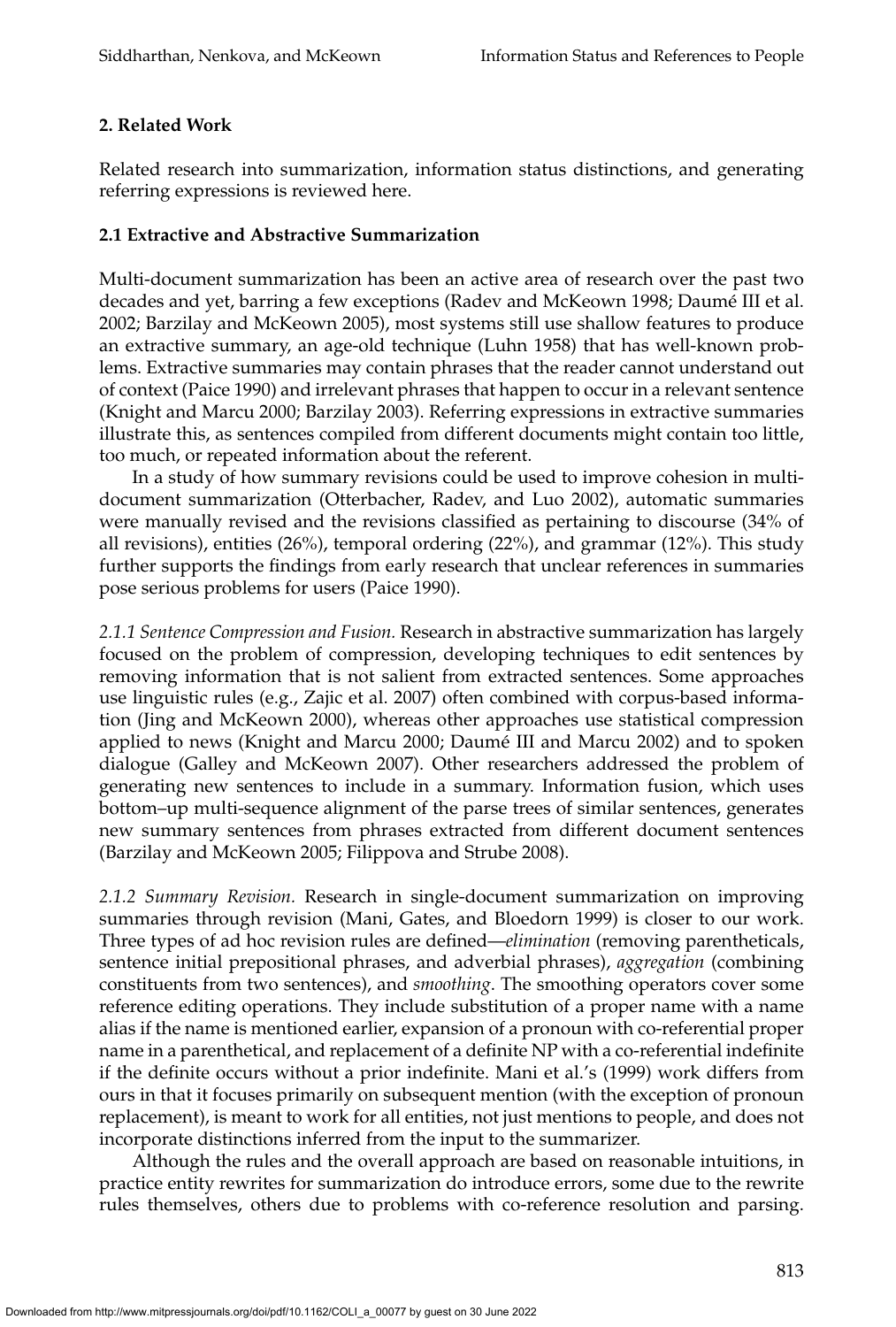Readers are very sensitive to these errors and prefer extractive summaries to summaries where all references have been edited (Nenkova 2008). Automatic anaphora resolution for all entities mentioned in the input and summary text is also errorful, with about one third of all substitutions in the summary being incorrect (Steinberger et al. 2007). In contrast, when editing references is restricted to references to people alone, as we do in the work presented here, there are fewer edits per summary but the overall result is perceived as better than the original by readers (Nenkova and McKeown 2003).

*2.1.3 Reference in Summaries.* There has been little investigation of the phenomenon of reference in news summaries. In addition to the revision of subsequent references described in Mani, Gates, and Bloedorn (1999), we are aware of Radev and McKeown (1997), who built a prototype system called PROFILE that extracted references to people from news, merging and recording information about people mentioned in various news articles. The idea behind the system was that the rich profiles collected for people could be used in summaries of later news in order to generate informative descriptions. However, the collection of information about entities from different contexts and different points in time leads to complications in description generation; for example, past news can refer to Bill Clinton as *Clinton, an Arkansas native*, *the democratic presidential candidate Bill Clinton*, *U.S. President Clinton*, or *former president Clinton* and it is not clear which of these descriptions are appropriate to use in a summary of a novel news item. In later work, Radev and McKeown (1998) developed an approach to learn correlations between linguistic indicators and semantic constraints to address such problems, but this line of research has not been pursued further.

Next, we review related work on reference outside the field of summarization.

# **2.2 Information Status and Generating Referring Expressions**

Research on information status distinctions closely relates to work on generating referring expressions. We now overview the two fields and how they interact.

*2.2.1 Information Status Distinctions.* Information status distinctions depend on two parameters related to the referent's place in the discourse model maintained by the reader: (a) whether it already exists in the hearer's model of the discourse and (b) its degree of salience. The influence of these distinctions on the form of referring expressions has been a focus of past research. For example, centering theory (Grosz, Joshi, and Weinstein 1995) deals predominantly with local salience (local attentional status), and the givenness hierarchy of Prince (1992) focuses on how a referent entered the discourse model (e.g., through a direct mention in the current discourse, through previous knowledge, or through inference), leading to distinctions such as discourseold, discourse-new, hearer-old, hearer-new, inferable, and containing inferable. Gundel, Hedberg, and Zacharski (1993) attempt to merge salience and givenness in a single hierarchy consisting of six distinctions in cognitive status (in focus, activated, familiar, uniquely identifiable, referential, type-identifiable). In all three theories, familiarity and salience distinctions are shown to be associated with different preferences for syntactic form in the realization of referring expressions.

*2.2.2 Generating Referring Expressions (GRE).* The most developed sub-area of referring expression generation deals with the problem of generating distinguishing descriptions—descriptions that include enough attributes of the intended referent so that it becomes uniquely identifiable among other entities (Dale 1992). The original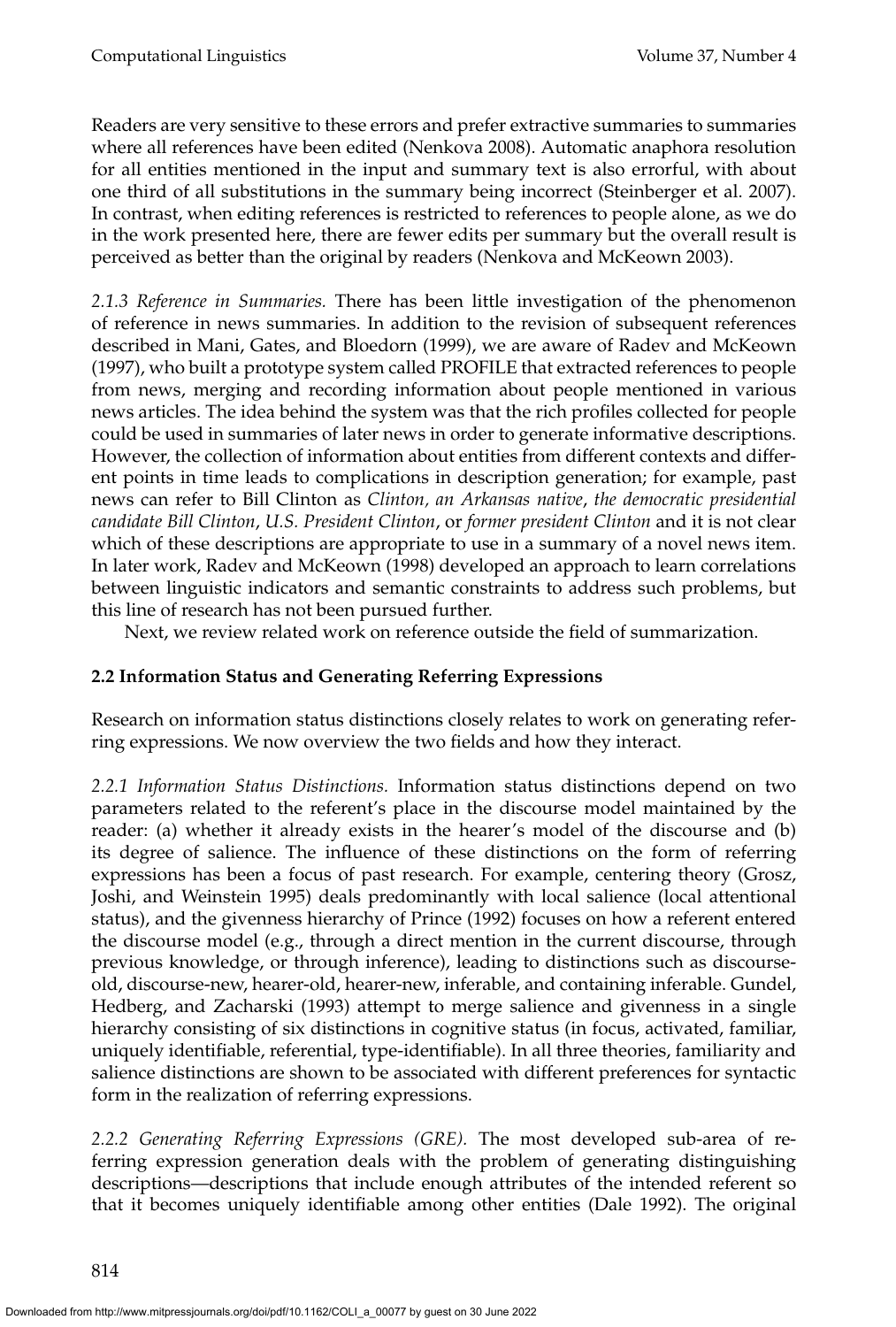incremental algorithm (Dale and Reiter 1995) assumes that a list of attributes of the discourse entities is readily available and that attributes that rule out the most distractors are added to the referring expression until its interpretation contains only the intended referent. Subsequent work on referring expression generation has (a) expanded the logical framework to allow reference by negation (*the dog that is not black*) and references to multiple entities (*the brown or black dogs*) (van Deemter 2002; Gatt and Van Deemter 2007), (b) explored different search algorithms for finding a minimal description (e.g., Horacek 2003), and (c) offered different representation frameworks such as graph theory (Krahmer, van Erk, and Verleg 2003) or reference domain theory (Denis 2010) as alternatives for representing referring characteristics. This body of research assumes a limited domain where the semantics of attributes and their allowed values can be formalized, though semantic representations and inference mechanisms are getting increasingly sophisticated (e.g., the use of description logic: Areces, Koller, and Striegnitz 2008; Ren, van Deemter, and Pan 2010). In contrast, Siddharthan and Copestake (2004) consider open-domain generation of referring expressions in a regeneration task (text simplification); they take a different approach, approximating the hand-coded domainknowledge of earlier systems with a measure of relatedness for attribute-values that is derived from WordNet synonym and antonym links.

*2.2.3 Recent Trends: Data Collection and Evaluations.* There is now increasing awareness that factors other than conciseness are important when planning referring expressions and that considerable variation exists between humans generating referring expressions in similar contexts. Recent evaluation exercises such as the TUNA challenge (Gatt, Belz, and Kow 2008) therefore consider metrics other than length of a reference, such as *humanness* and the time taken by hearers to identify the referent. In a similar vein, Viethen and Dale (2006) examine how similar references produced by well-known algorithms are to human-produced references, and Dale and Viethen (2009) examine differences in human behavior when generating referring expressions. There is also growing collaboration between psycholinguists and computational linguists on the topic of generating referring expressions; for instance, the PRE-CogSci workshop (van Deemter et al. 2010).

Recently, several corpora marked for various information status aspects have been made available. Subsequent studies concerned with predicting givenness status (Nissim 2006; Sridhar et al. 2008), narrow focus (Calhoun 2007; Nenkova and Jurafsky 2007), and rheme and theme distinctions (Postolache, Kruijff-Korbayova, and Kruijff 2005) have not been used for generation or summarization tasks. Current efforts in the language generation community aim at providing a corpus and evaluation task (the GREC challenge) to address just this issue (Belz and Varges 2007; Belz, Kow, and Viethen 2009). The GREC-2.0 corpus, extracted from Wikipedia articles and annotated for the task of referring expression generation for both first and subsequent mentions of the main subject of the article, consists of 2,000 texts in five different domains (cities, countries, rivers, people, and mountains). The more recent GREC-People corpus consists of 1,000 texts in just one domain (people) but references to all people mentioned in a text have been annotated. The GREC challenges require systems to pick the most appropriate reference in context from a list of all references in the document and several defaults, including pronouns, common-noun references, elided reference, and standardized versions of names. By selecting encyclopedic articles about specific referents, this corpus contains large numbers of subsequent references, and in general, the emphasis has been to model the form of subsequent references to named entities in longer texts. Discourse-new vs. discourse-old is the only information status distinction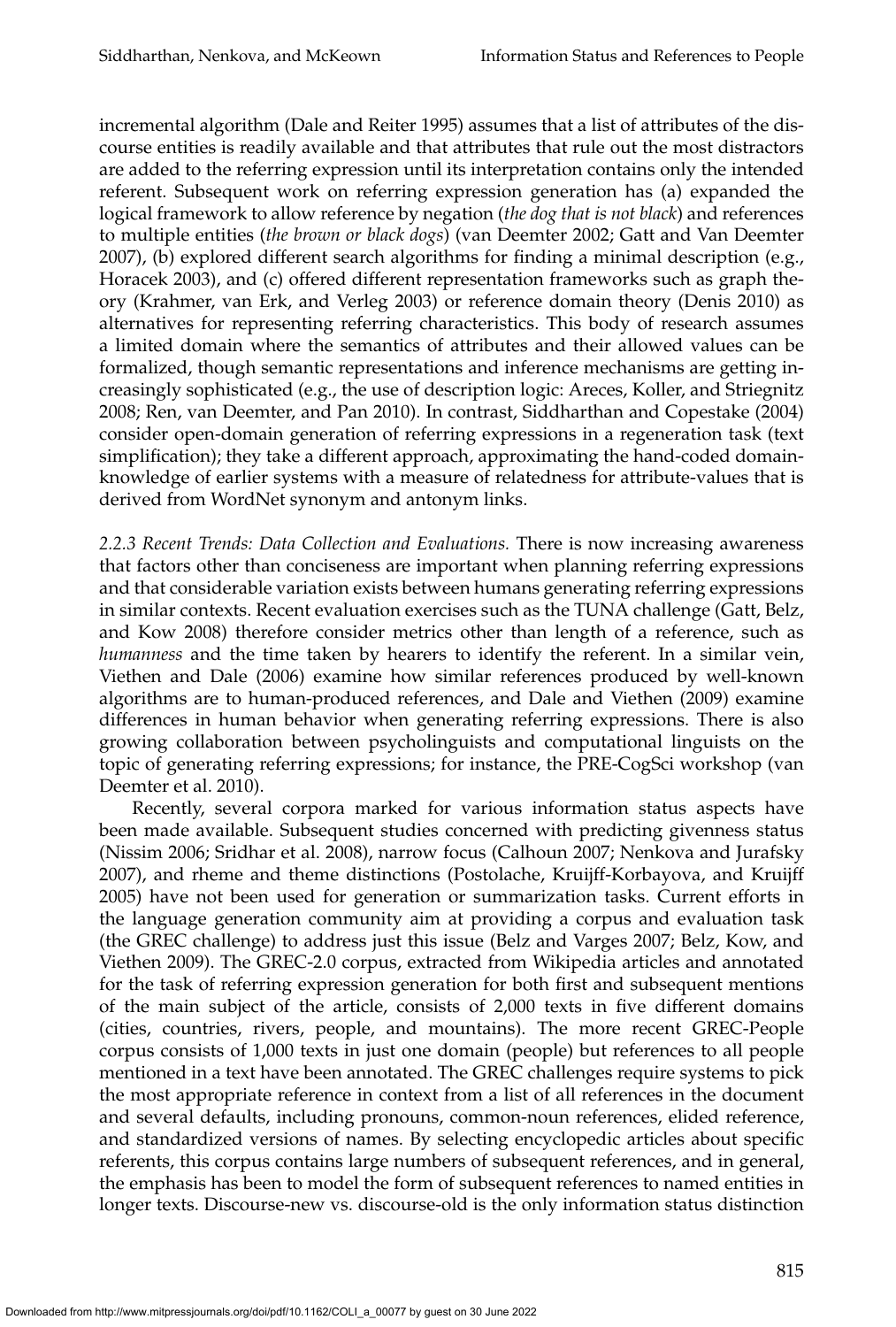that participating systems model, with other features derived from lexical and syntactic context; for instance, Greenbacker and McCoy (2009) consider subjecthood, parallelism, recency, and ambiguity.

*2.2.4 Applications of Information Status Distinctions to GRE.* The main application of theories of information status has been in anaphora resolution. Information status distinctions are not normally used in work on generating referring expressions, with a few notable exceptions.

Krahmer and Theune (2002) show that the relative salience of discourse entities can be taken into account to produce less-informative descriptions (including fewer attributes than those necessary to uniquely identify the referent using a discourse model that does not incorporate salience). In contrast, Jordan and Walker (2005) show that, in task-oriented dialogs, over-specified references (including more attributes than needed to uniquely identify the intended referent) are more likely for certain dialog states and communicative goals. Some participating teams in the GREC challenges use the discourse-new vs. discourse-old distinction as a feature to help select the most likely reference in context. Different interpretations of Centering Theory have also been used to generate pronominal references (McCoy and Strube 1999; Henschel, Cheng, and Poesio 2000).

Our research is substantially different in that we model a much richer set of information status distinctions. Also, our choice of the news genre makes our studies complementary to the GREC challenges, which use Wikipedia articles about people or other named entities. News stories tend to be about events, not people, and the choice of initial references to participants is particularly important to help the reader understand the news. Our research is thus largely focused on the generation of initial references. Due to their short length, summaries do not generally have long co-reference chains and the issue of subsequent reference is of less interest to us. Further, we aim to generate *new* references to people by identifying semantic attributes that are appropriate given the context of the summary. In contrast, the GREC challenges only require the selection of an existing referring expression from a list.

# **3. Study 1: Discourse-New and Discourse-Old Mentions**

Our first study on information status deals with the discourse-new (first mention) versus discourse-old (subsequent mention) distinction. This is the easiest of the three to model, as it is explicitly given in the text. Nevertheless, referring expressions in extractive summaries can be problematic in this respect as sentences compiled from different documents might contain too little, too much, or repeated information about the referent. The first summary reference to a person, for example, may have been the second reference to that person in the input article and thus might not contain enough information to be comprehensible. Conversely, if the second summary reference to a person occurred first in the input article, it may contain more information than needed. In general, in fluent human written text, discourse-new references to entities are longer and more descriptive, whereas discourse-old references are shorter and have a purely referential function. This is not always the case in automatic summaries: Figure 1 shows two extractive summaries. The summaries give a good indication of the problems with reference that can arise in multi-document summaries. In the first summary, references to the former East German Communist leader Erich Honecker are overly repetitive and unnecessary. The extra identification at each mention totals about 15 words, equivalent to the length of an additional informative sentence that could have been included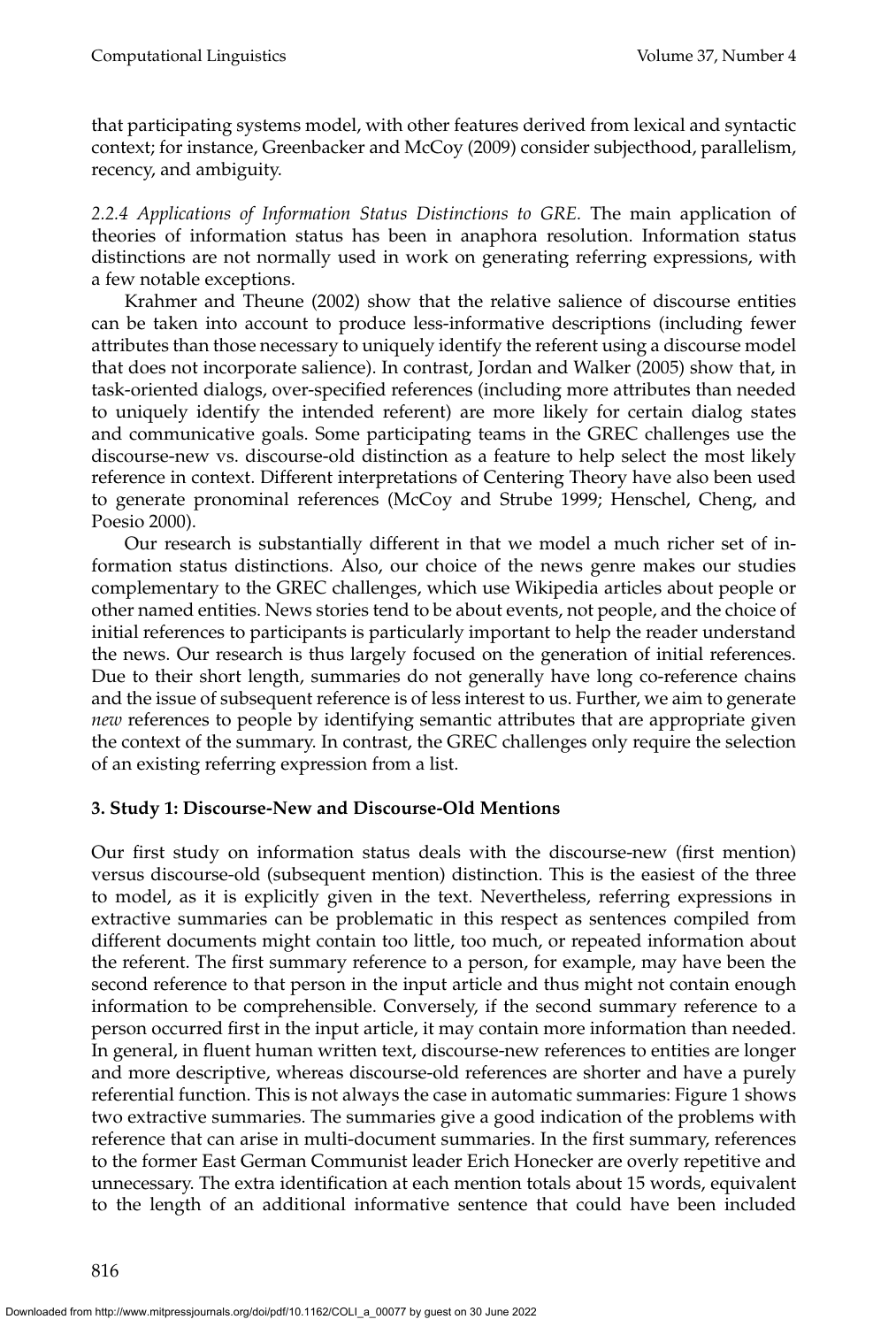#### Summary 1:

Honecker has come under investigation for charges of corruption and living in luxury at the cost of the state. Former East German leader Erich Honecker may be moved to a monastery to protect him from a possible lynching by enraged citizens. As protests gathered strength last fall, Erich Honecker, East Germany's longtime orthodox leader "lost touch with reality," according to the man who only to be ousted later. Ousted East German leader Erich Honecker, who is expected to be indicted for high treason, was arrested Monday morning upon release from a hospital and taken to prison.

#### Summary 2:

Turkey has been trying to form a new government since a coalition government led by Yilmaz collapsed last month over allegations that he rigged the sale of a bank. Ecevit refused even to consult with the leader of the Virtue Party during his efforts to form a government. Ecevit must now try to build a government. Demirel consulted Turkey's party leaders immediately after Ecevit gave up.

#### **Figure 1**

Examples of problematic extractive summaries. The first contains too little information in the first reference and too much repeated detail in subsequent references. The second summary does not provide any information about any of the participants in the story.

instead. In the second summary, the references to Turkish politicians are likely to remain unclear to most readers because of the reduced forms that are realized.

## **3.1 Corpus Analysis**

In order to develop strategies for addressing these issues, we performed a corpus study on the syntactic form of references to people in news text. We used a corpus of news from the test data used in the Document Understanding Conference (DUC) Multidocument Summarization Track (2001–2003), containing 651,000 words and coming from 876 news reports from six different news agencies. The variety of sources is important because working with text from a single source could lead to the learning of paper-specific editorial rules.

The reference characteristics we were interested in were number of pre-modifiers, presence and type of post-modifiers, and the form of name used to refer to people. The corpus was automatically annotated for person name occurrence and co-reference using Nominator (Wacholder, Ravin, and Choi 1997). Syntactic form of references was obtained using Charniak's parser (Charniak 2000). This automatically annotated corpus contains references to 6,240 distinct people.

The distribution of forms for discourse-new and discourse-old references are shown in Table 1. For discourse-old references, computing the probability of a syntactic realization is not as straightforward as for discourse-new references, because the form of the reference is influenced by the form of previous references, among other factors. To capture this relationship, we used the data from discourse-old mentions to form a Markov chain, which captures exactly the probability of transitioning from one form of reference to another. The stationary distributions of the chains for name and pre- and post-modification were computed as an indication of the likelihood of each form in any discourse-old mentions, and are shown in the last column of Table 1.

It is evident from these statistics that, in general, *discourse-new* references should contain the full name and some form of modification, whereas *discourse-old* references should be referred to only by surname. At the same time, there are occasions when the surname only can be used for discourse-new references and, for one in every four references, modifiers are also not necessary. It is thus important to identify referent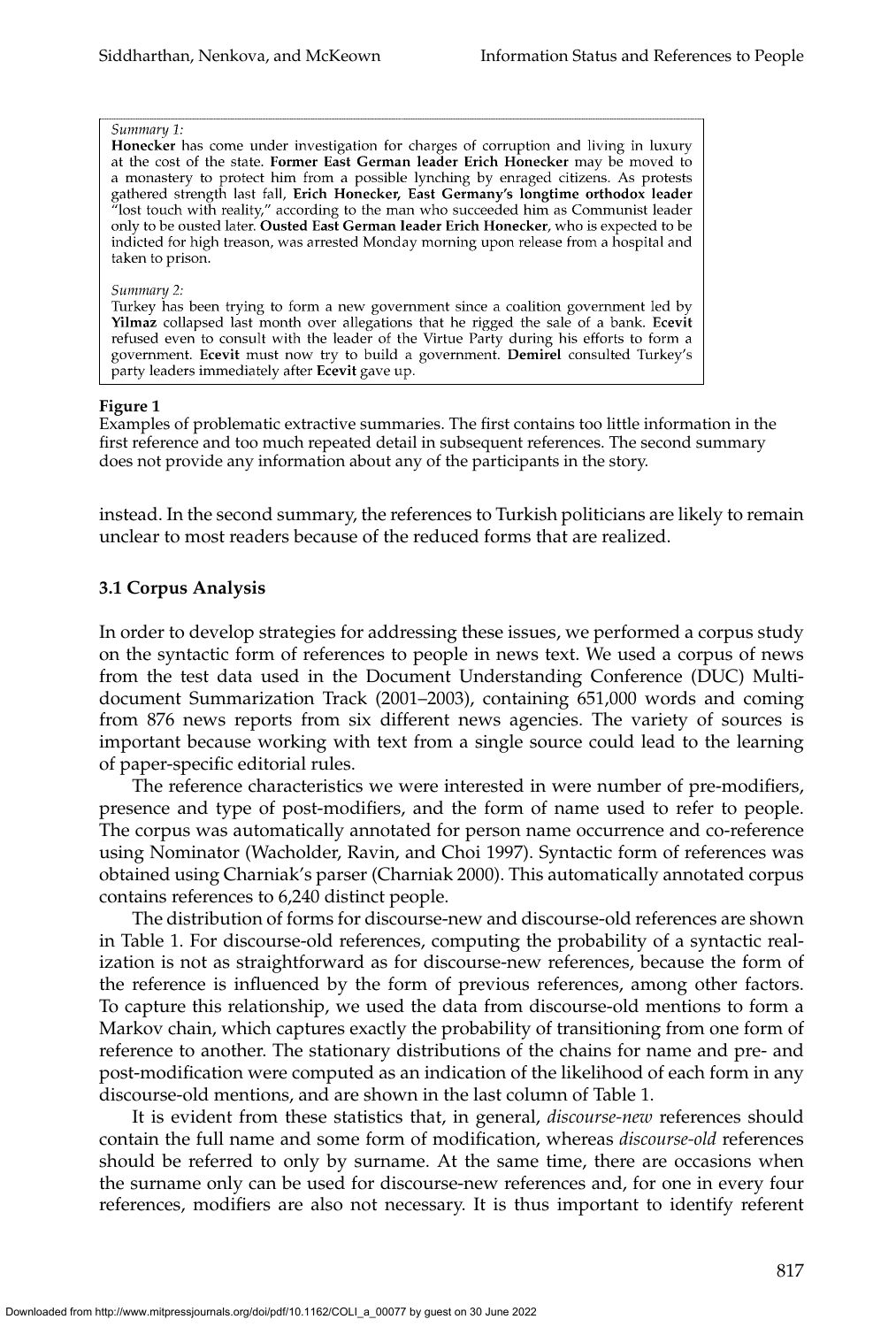Likelihood of reference forms for discourse-new and discourse-old references in DUC multi-document track news clusters.

|                        |                            | Discourse-new | Discourse-old |
|------------------------|----------------------------|---------------|---------------|
| Name Form              | Full name                  | 0.97          | 0.08          |
|                        | Surname only               | 0.02          | 0.87          |
|                        | Other (e.g., Britney, JLo) | 0.01          | 0.05          |
| Pre-Modification       | Any                        | 0.51          | 0.21          |
|                        | None                       | 0.49          | 0.79          |
| Post-Modification      | None                       | 0.60          | 0.89          |
|                        | Apposition                 | 0.25          | 0.04          |
|                        | Relative clause            | 0.07          | 0.03          |
|                        | Other                      | 0.08          | 0.04          |
| Any Modification       | Some Modification          | 0.76          | 0.30          |
| (Either Pre- or Post-) | No Modification            | 0.24          | 0.70          |

properties that can help determine when these less-common types of references are felicitous, and we will indeed turn to this question in Section 4.

## **3.2 Algorithm for Generating Discourse-New and Discourse-Old References to People**

To capture the patterns revealed by the corpus analysis, we developed a set of rewrite rules for references to people shown in Algorithm 1. These rules ensure that the discourse-new reference is descriptive and conveys the full name of the person, and that discourse-old references are as brief as possible, using only the surname of the person. For the discourse-new reference, information from all news articles in the summarization input is used. Applying Algorithm 1 to the extractive summaries from Figure 1 produces the rewrite versions of the summaries in Figure 2.

## **3.3 Evaluation**

To evaluate the impact of the rewrite rules on the overall summary, Algorithm 1 was used to rewrite 11 summaries chosen at random from the DUC 2001 and 2002 summaries that contained at least one reference to a person. Four human judges (graduate students at Columbia University, two in computational linguistics and two in other areas) were then given the pairs of the original summary and its rewritten variant without being explicitly told which is which. They were asked to read the summaries and decide if they prefer one text over the other or if they are equal. They were also asked to give free-form comments on what they would change themselves. The distribution of the 44 preferences is as follows: 39 (89%) preferences were for the rewritten form, 4 (9%) were for the original, and there was no preference for the remaining 1 (2%). This preference for the rewritten form is significant (z-test;  $p < 0.01$ ).

In two out of the four cases where the assessor preferred the original version, they commented that the reason for the preference was that the original version exhibited more variation. This observation indicates that the rule for strictly using surname at discourse-old references is too rigid and most probably will need modification in cases where a person is mentioned more often.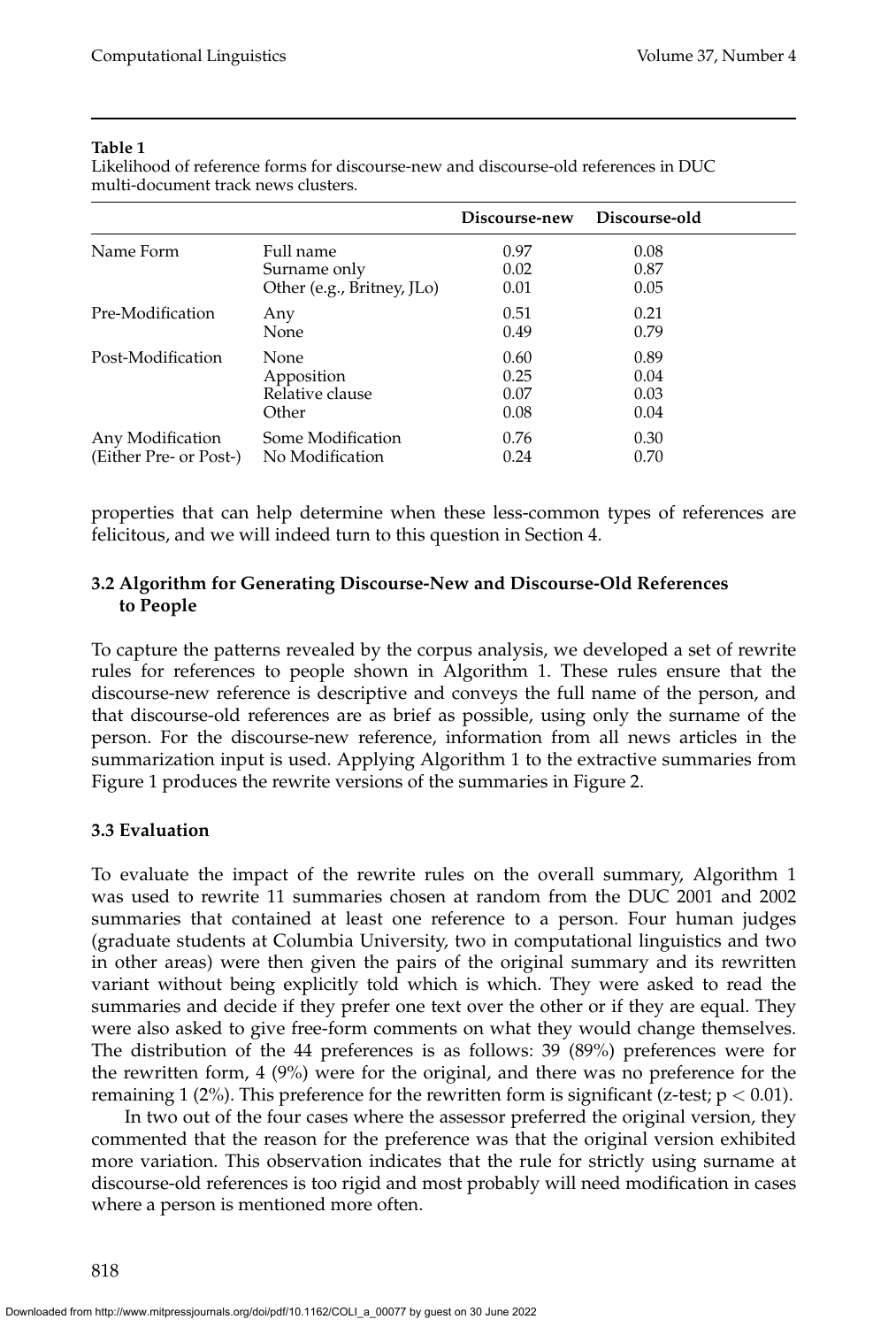## **Rewrite rules for discourse-new references:**

- IF the person's name is the head of the noun phrase THEN:<br>(a) IF any pre-modification is found in the input THEN:
	- IF any pre-modification is found in the input THEN:
		- i. Insert full name and the longest, in number of words, pre-modifier sequence found in the input articles. In case of ties, the discourse-new reference from the article from which the summary sentence is drawn is preferred.
	- (b) ELSE IF no pre-modification is found in the input THEN: i. Check all discourse-new references in the input to see if any of them
		- includes an apposition modifier. ii. Take the longest such modifier and include it in the discourse-new reference NP. Pre-modification is preferred to apposition because they are more frequently used in human-produced texts as shown in the statistics above (in 51% vs. 25% of cases).
- 2. ELSE IF The name is not the head of the noun phrase it appears in, do not rewrite it.

## **Rewrite rules for discourse-old references:**

1. Use surname only, remove all pre- and post-modifiers.

#### **Algorithm 1:** Form of discourse-new vs. discourse-old references.

#### Summary 1:

Former East German leader Erich Honecker has come under investigation for charges of corruption and living in luxury at the cost of the state. Honecker may be moved to a monastery to protect him from a possible lynching by enraged citizens. As protests gathered strength last fall, **Honecker** "lost touch with reality," according to the man who succeeded him as Communist leader only to be be indicted for high treason, was arrested Monday morning upon release from a hospital and taken to prison.

#### Summary 2:

Turkey has been trying to form a new government since a coalition government led by Prime Minister Mesut Yilmaz collapsed last month over allegations that he rigged the sale of a bank. Premier-designate Bulent Ecevit refused even to consult with the leader of the Virtue Party during his efforts to form a government. Ecevit must now try to build a government. President Suleyman Demirel consulted Turkey's party leaders immediately after Ecevit gave up.

#### **Figure 2**

Rewritten versions of extractive summaries from Figure 1.

These results show that even the basic distinction of discourse-new and discourseold reference in the input and the summaries, the simplest distinction we explore, can help improve summaries. Still, our distributional analysis of syntactic forms in humangenerated summaries showed that a full quarter of the discourse-new references contain no modification at all, and half the discourse-new references contained either no modification or just a title or role modifier (e.g., *Mr.* or *President*). There are also differences in the forms of references to people between news reports and human summaries of news (Siddharthan, Nenkova, and McKeown 2004), so not all discourse-new references from the input should be reused directly. Journalistic conventions for many mainstream newspapers dictate that initial mentions to people include a minimum description such as their role or title and affiliation. However, in news summaries written by humans, there are greater space constraints that might warrant shorter references to people. In order to capture reference variation and compression correctly, we need further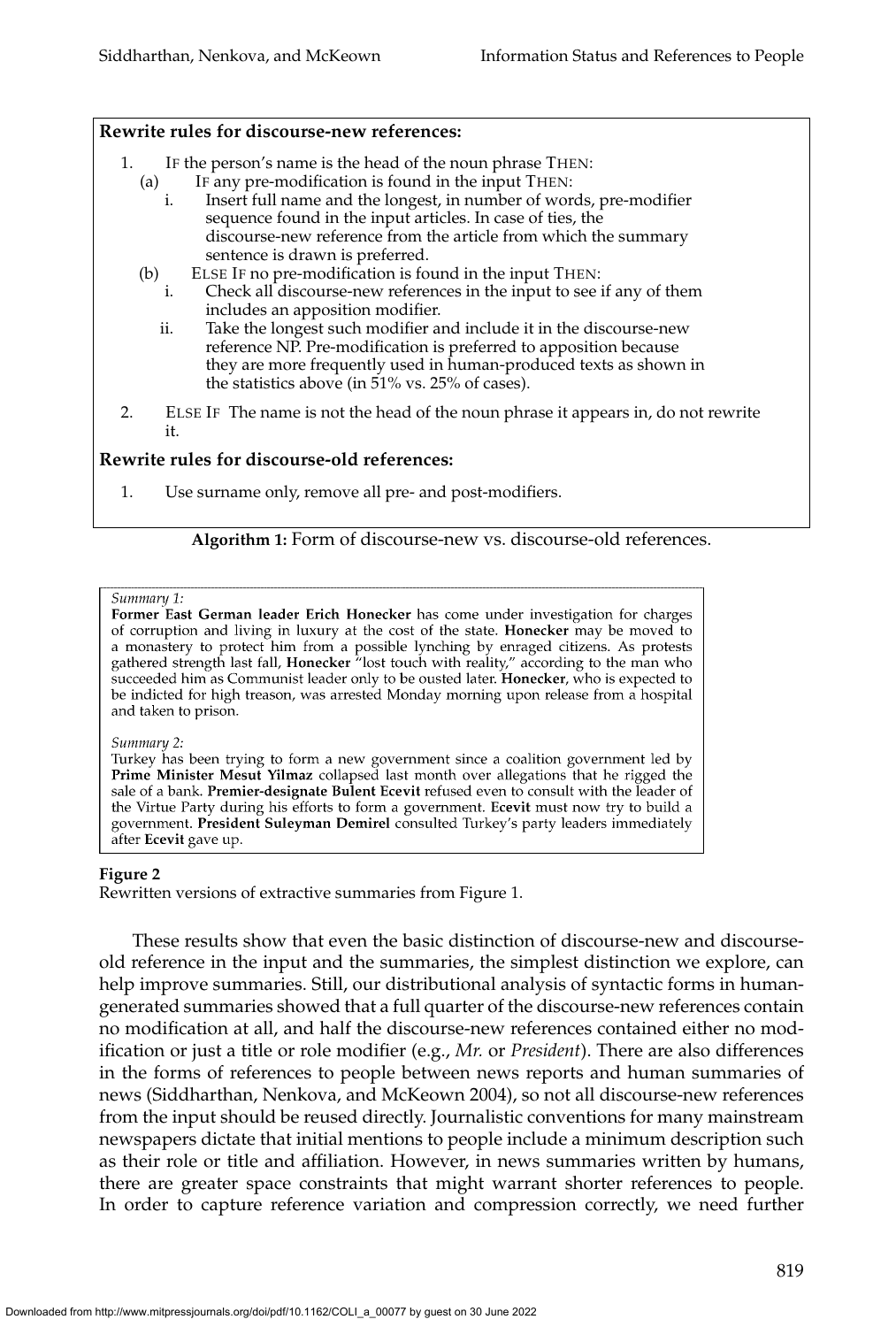distinctions (familiarity and global salience) that will help us determine when it is felicitous to leave out information. We next describe how we learn these distinctions (Section 4) before using them to make generation decisions (Section 5).

# **4. Study 2: Automatic Prediction of Referent Familiarity and Salience**

Deciding how much and what information to include in a reference is influenced by at least two factors: the degree of *familiarity* of the referent (hearer-old vs. hearer-new distinction) and the degree of global *salience* of the referent (is the entity a major or minor character in the news event). These two distinctions have not previously been studied in the context of summarization. There is a trade-off, particularly important for a short summary, between what the speaker wants to convey and how much the listener needs to know. The major/minor distinction plays a role in defining the communication goal (what the summary should be about, which characters are important enough to refer to by name, etc.). The hearer-old/hearer-new distinction can be used to determine whether a description for a character is required from the listener's perspective.

**Hearer-old vs. hearer-new***.* Hearer-new entities in a summary should be described in sufficient detail, whereas hearer-old entities do not require an introductory description. This distinction can have a significant impact on overall length and intelligibility of the produced summaries. Usually, summaries are very short—100 or 200 words for input articles totaling 5,000 words or more. Several people might be involved in a story, which means that if all participants are fully described, little space will be devoted to actual news. In addition, introducing already-familiar entities might distract the reader from the main story (Grice 1975). It can therefore be useful to refer to an entity that can be assumed hearer-old by just a title + surname (e.g., *President Obama*) or by full name only, with no accompanying description (e.g., *Michael Jackson*). Such application of the hearerold/hearer-new distinction can explain the results from our corpus study of realizations in which we found that 49% of discourse-new references contain only the name or the name and title with no additional descriptive information.

**Major vs. minor***.* Another distinction that human summarizers seem to make is whether a character in a story is a central or a minor one and this distinction can be conveyed by using different forms of referring expressions. It is common to see references in human summaries such as *the dissident's father*. Usually, discourse-new references made solely with a common noun phrase, without the inclusion of the person's name, are employed when the person is not the main focus of a story and is only peripherally related to the main story focus. By automatically inferring if a character is major or minor for the story, we can decide whether to name the character in the summary. Furthermore, many summarization systems use the presence of named entities as a feature for computing the importance of a sentence (Ge, Huang, and Wu 2003; Saggion and Gaizaukas 2004). The ability to identify and use only the major story characters for computing sentence importance can benefit such systems because, in the multi-document summarization track of DUC, only 5% of all people mentioned in the input are also mentioned in the human summaries.

In this section, we report our experiments on building an automatic predictor for the hearer-old/hearer-new and major/minor distinctions. For these experiments, we use data from DUC to approximate the distinctions of interest, without the need for manual annotation. We then validate the performance of the predictor on an independent data set using human judgments as gold standard, achieving high accuracy. These two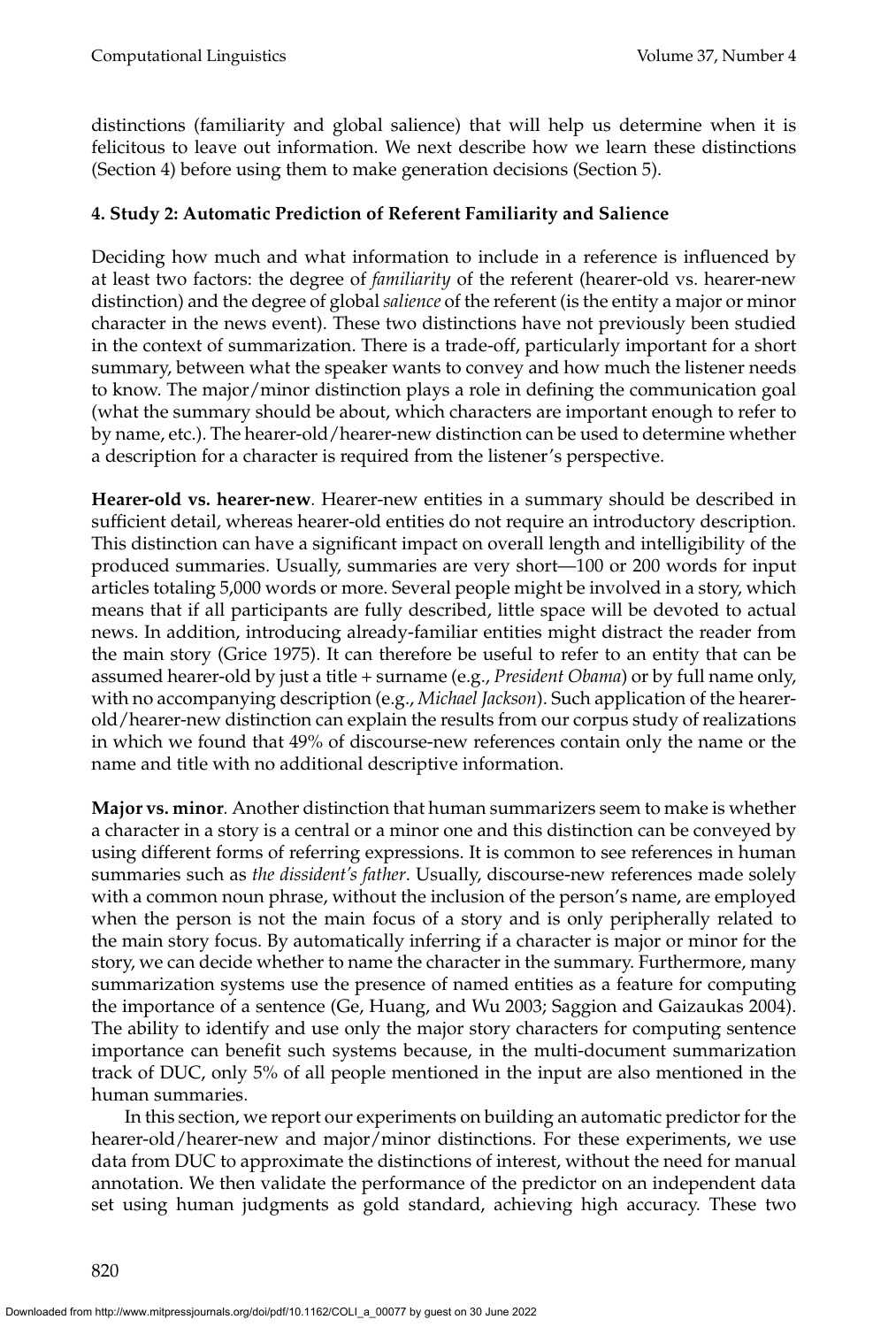distinctions are then used to automatically predict the form and content of discoursenew reference in summaries (Section 5).

## **4.1 Data Preparation**

We use data from the DUC multi-document summarization collection (2001–2004), consisting of 170 pairs of document input sets (10 documents per set) and the corresponding human-written multi-document summaries (two or four per set). Our aim is to identify every person mentioned in a document set (the 10 news reports and the associated human summaries), assign labels for the hearer-old/hearer-new and major/minor distinctions, and generate feature sets for supervised learning. To do this, we first pre-process the data as described next.

*4.1.1 Automatic Pre-Processing.* Our experiment requires an analysis of every reference to a person in the input documents. For this purpose, we use a variety of tools to perform named entity resolution and co-reference, and to analyze the content of references, including pre-modifiers and post-modification using relative clauses or appositives.

To identify the level of analysis required, we manually inspected the first 500 discourse-new references to people from human summaries in the DUC 2001–2004 data. We found that 71% of pre-modifying words were either title or role words (e.g., *Prime Minister, Physicist,* or *Dr.*) or temporal role modifying adjectives such as *former* or *designate*. Affiliation (country, state, location, or organization names) constituted 22% of pre-modifying words. All other kinds of pre-modifying words, such as *moderate* or *loyal* constituted only 7%. We concluded that there are two attributes that are particularly relevant for generation of discourse-new references of people: role and affiliation.<sup>1</sup>

For named entity recognition and semantic analysis of references, all input documents and summaries were tagged using IDENTIFINDER (Bikel, Schwartz, and Weischedel 1999) to mark up person names, organizations, and locations. We marked up countries and American states using a list obtained from the CIA factsheet.<sup>2</sup> The list consists of 230 country/nationality pairs. To mark up roles, we used a list derived from WordNet (Miller et al. 1993) hyponyms of the *person* synset. Our list has 2,371 entries including multiword expressions such as *chancellor of the exchequer*, *brother in law*, *senior vice president*, and so forth. The list is quite comprehensive and includes roles from the fields of sports, politics, religion, military, business, and many others. We also used WordNet to obtain a list of 58 temporal adjectives. WordNet classifies these as pre- (e.g., *occasional*, *former*, *incoming*) or post-nominal (e.g., *elect*, *designate*, *emeritus*).

In addition, the documents and summaries were annotated with a part-of-speech tagger and simplex noun-phrase chunker (Grover et al. 2000). Also for each named entity, relative clauses, appositional phrases, and copula constructs, as well as pronominal co-reference, were automatically annotated (Siddharthan 2003a, 2003b). The goal was to find, for each person mentioned in the input set, the list of all references to the person in all input documents. For this purpose, all input documents were concatenated and processed with IDENTIFINDER. The IDENTIFINDER output was automatically

<sup>1</sup> Our findings are not specific to the news genre or the summarization task; Sekine and Artiles (2009) report that their annotators marked 123 attributes of people mentioned in 156 Web documents. The four most frequent attributes in their collection were: occupation, work, affiliation, and full name; these are the same attributes that we identify.

<sup>2</sup> https://www.cia.gov/library/publications/the-world-factbook/fields/2110.html, which provides a list of countries and states, abbreviations, and adjectival forms; for example, *United Kingdom/U.K./British/Briton* and *California/Ca./Californian*.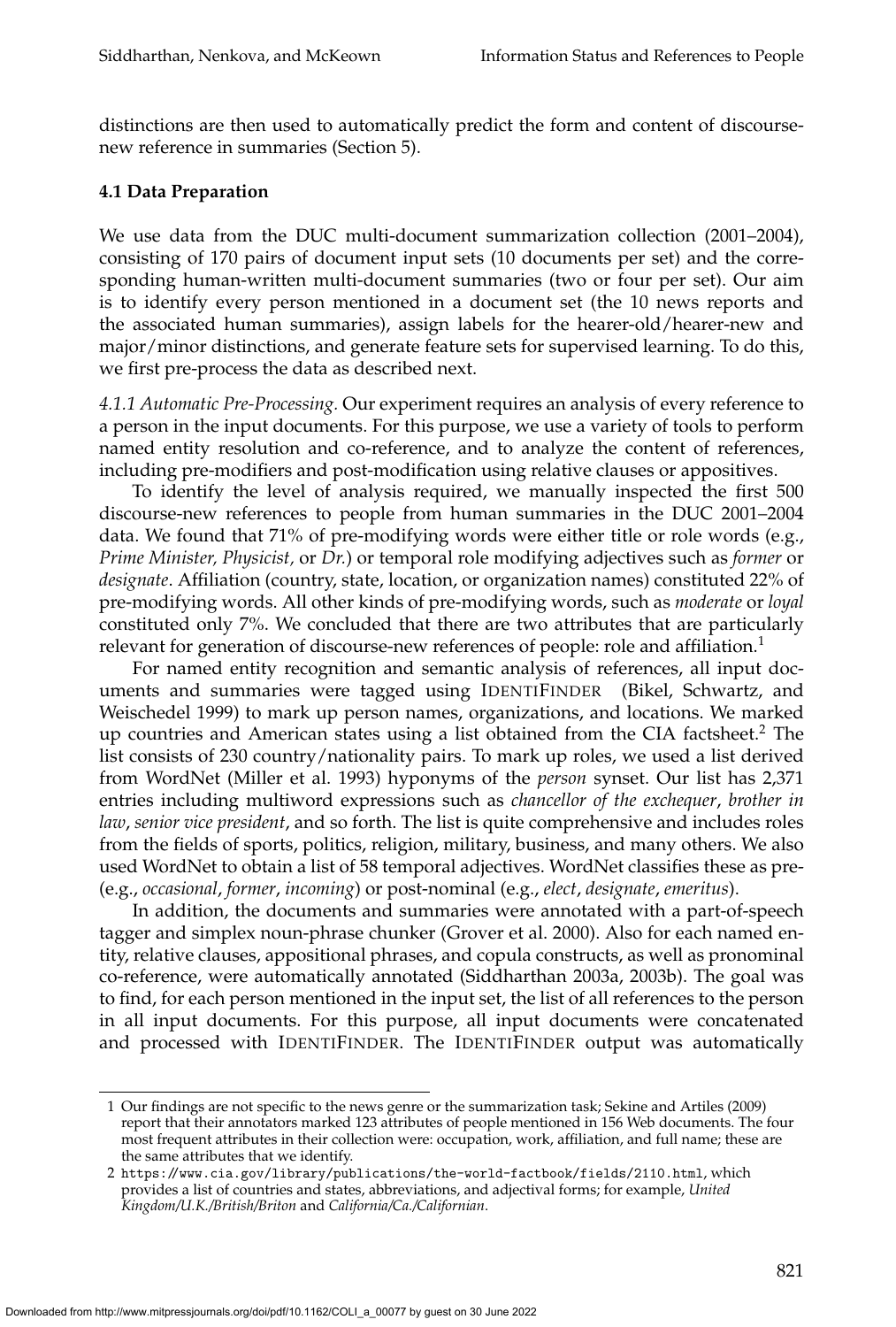#### Andrei Sakharov

|        | [IR] laureate Andrei D. Sakharov ; [CO] Sakharov ; [CO] Sakharov ; [CO] Sakharov ;<br><i>Doc 1:</i> [CO] Sakharov ; [PR] his ; [CO] Sakharov ; [PR] his ; [CO] Sakharov ; [RC] who acted as an unofficial Kremlin envoy to the troubled Transcaucasian region last month ; [PR] his ; [CR] who acted<br>he ; $[PR]$ He ; $[CO]$ Sakharov ; |
|--------|--------------------------------------------------------------------------------------------------------------------------------------------------------------------------------------------------------------------------------------------------------------------------------------------------------------------------------------------|
| Doc 2: | [IR] Andrei Sakharov ; [AP] , 68 , a Nobel Peace Prize winner and a human rights activist , ; [CO] Sakharov ; [IS] a physicist ; [PR] his ; [CO] Sakharov ;                                                                                                                                                                                |

#### **Figure 3**

Example information collected for *Andrei Sakharov* from two news reports. "IR" stands for "initial reference", "CO" for noun co-reference, "PR" for pronoun reference, "AP" for apposition, "RC" for relative clause and "IS" for copula.

post-processed to mark up co-referring names and to assign a unique canonical name for each name co-reference chain. For co-reference, a simple rule of matching the surname was used, and the canonical name was the "FirstName LastName" string where the two parts of the name could be identified. $3$  Concatenating all documents assures that the same canonical name will be assigned to all named references to the same person.

The tools for pronoun co-reference and clause and apposition identification and attachment (Siddharthan 2002, 2003a) were run separately on each document. Then for each item in the list of canonical names derived from the IDENTIFINDER output, we matched the initial reference in the generic co-reference list for the document with the surname from the canonical name list. The pre-processing steps described previously allow us to collect co-reference information and realization forms (see Figure 3) for each person in each input set, for documents and summaries.

The tools that we used have been evaluated separately when used in a single document setting. In our cross-document matching processes, we could incur more errors, for example, when the co-reference chain in the merged documents is not accurate. On average, out of 27 people per input cluster of documents, 4 people are lost in the matching step for a variety of reasons such as errors in the clause identifier or the co-reference.

*4.1.2 Data Labeling.* We are interested in acquiring labeled data for familiarity (whether a person is likely to be hearer-old or hearer-new) and global salience (whether a person is a major or minor character in the news story). We now describe how we create labeled data for each of these distinctions.

**Hearer-old vs. hearer-new***.* Entities were automatically labeled as hearer-old or hearernew by analyzing the syntactic form that human summarizers used for initial references to them. The labeling rests on the assumption that the people who produced the summaries used their own prior knowledge in choosing appropriate references for the summary. Thus, they could refer to people they regarded as familiar to the general public using short forms such as (1) title or role + surname or (2) full name only with no pre- or post-modification. Entities were labeled as hearer-old when the majority of human summarizers for the set referred to them using the forms (1) or (2) (we discuss the validity of this automatic labeling process in Section 4.3.1). The hearer-new/hearer-old distinction is dynamic; when initially unfamiliar characters (like

<sup>3</sup> Occasionally, two or more different people with the same surname are discussed in the same set and this algorithm would lead to errors in such cases. We did keep a list of first names associated with the entity, so a more refined matching model could be developed, but this was not the focus of our work.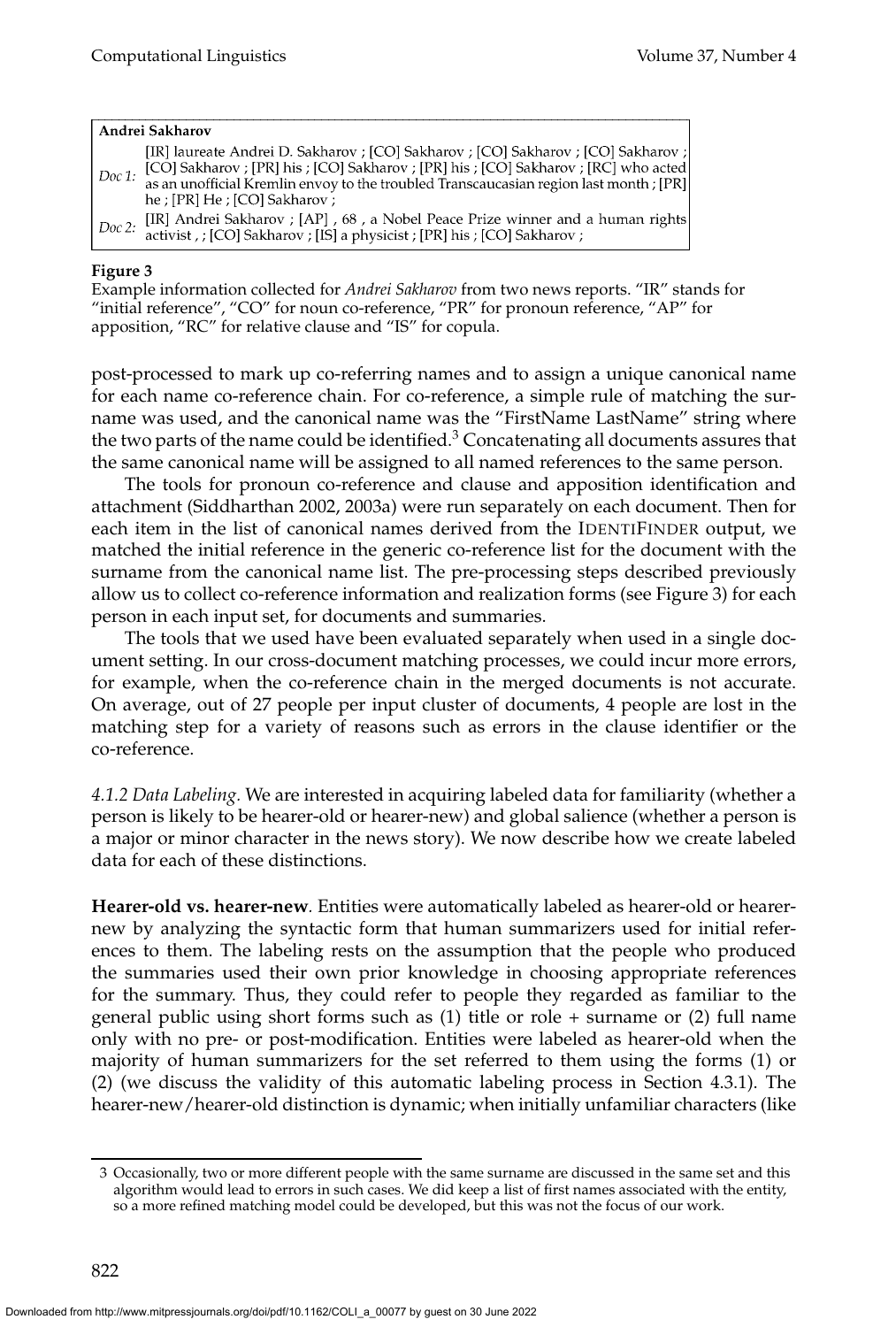Saddam Hussein before the first Gulf War) appear in the news over a period of time, they can become hearer-old. Thus the classification of the same person can be different for different document sets dating to different years. From the people mentioned in human summaries, we obtained 118 examples of hearer-old and 140 examples of hearernew persons—258 examples in total—for supervised machine learning.

**Major vs. minor***.* In order to label an entity as major or minor, we again used the human summaries. Entities that were mentioned *by name* in at least one summary were labeled *major*, and those not mentioned by name in any summary were labeled *minor*. The underlying assumption is that people who are not mentioned in any human summary, or are mentioned without being named, are not central to the story. There were 258 major characters whose names made it to at least one human summary and 3,926 minor characters whose names were absent from all human summaries. The small fraction of major entities in the corpus is not surprising, because many people in news articles express opinions, make statements, or are in some other way indirectly related to the story, without being central to it.

## **4.2 Machine Learning Experiments**

Having created labeled data for classifying people as hearer-new or hearer-old and as major or minor characters, we now proceed to learn these distinctions in a supervised framework. For our experiments, we used the WEKA (Holmes, Donkin, and Witten 1994) machine learning toolkit and obtained the best results for hearer-old/hearer-new using a support vector machine (Sequential Minimal Optimization [SMO] algorithm, with default parameters) and for major/minor, a tree-based classifier (J48, with WEKA parameters: "J48 -U -M 4").

We now discuss what features we used for our two classification tasks (see the list of features in Table 2). Our hypothesis is that features capturing the frequency and syntactic and lexical forms of references are sufficient to infer the desired distinctions.

The frequency features are likely to give a good indication of the global salience of a person in the document set. Pronominalization indicates that an entity was particularly salient at a specific point of the discourse, as has been widely discussed in attentional status and centering literature (Grosz and Sidner 1986; Gordon, Grosz, and Gilliom 1993). Modified noun phrases (with apposition, relative clauses, or pre-modification) can also signal different information status; for instance, we expect post-modification to be more prevalent for characters who are less familiar. For our lexical features, we used two months worth of news articles collected over the Web (and independent of the DUC collection) to collect unigram and bigram lexical models of discourse-new references of people. The names themselves were removed from the discourse-new reference noun phrases and the counts were collected over the pre-modifiers only. One of the lexical features we used is whether a person's description contains any of the 20 most frequent description words from our Web corpus. We reasoned that these frequent descriptors may signal importance; the full list is:

*president, former, spokesman, sen, dr, chief, coach, attorney, minister, director, gov, rep, leader, secretary, rev, judge, US, general, manager, chairman*

We also used features based on the overall likelihood of a person's description using the bigram model from our Web corpus. These features can help indicate whether a person has a role or affiliation that is important.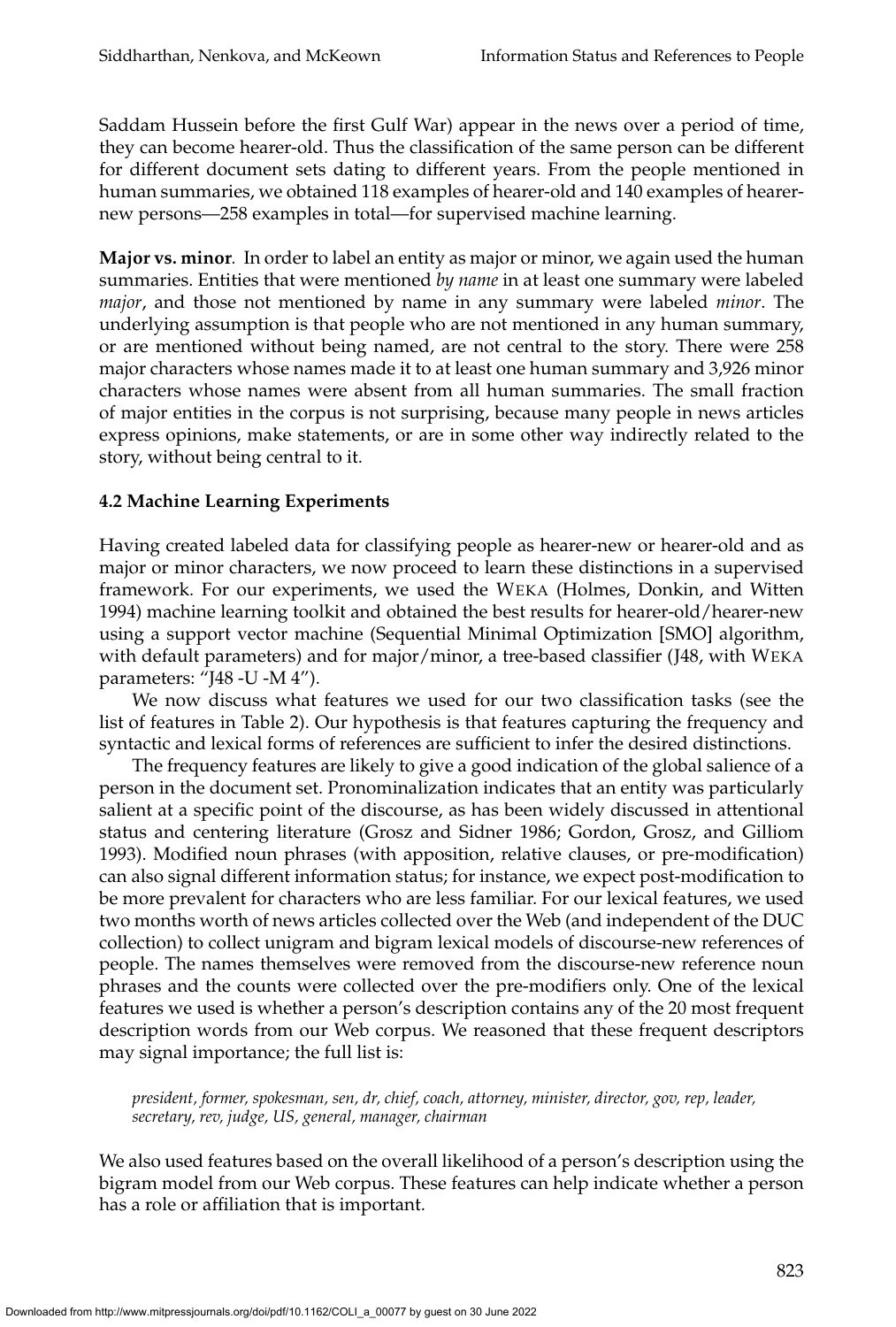List of features used for classification.

|           | <b>Frequency Features</b>                                                                                            |        |                                                                                                                                             |
|-----------|----------------------------------------------------------------------------------------------------------------------|--------|---------------------------------------------------------------------------------------------------------------------------------------------|
| 0,1:      | Number of references to the person,<br>including pronouns (total and<br>normalized by feature 2)                     | 2:     | Total number of documents<br>containing the person                                                                                          |
| 3:        | Proportion of discourse-new<br>references containing full name                                                       | 4:     | Number of times the person was<br>referred to by name after the<br>discourse-new reference                                                  |
|           | <b>Syntactic Features</b>                                                                                            |        |                                                                                                                                             |
| 5,6:      | Number of appositives or relative.<br>clauses attaching to initial references<br>(total and normalized by feature 2) | 7,8:   | Number of times apposition was<br>used to describe the person (total<br>and normalized by feature 2)                                        |
| 9,10:     | Number of times a relative clause<br>was used to describe the person<br>(total and normalized by feature 2)          | 11,12: | Number of apposition, relative<br>clause or copula descriptions (total<br>and normalized by feature 2)                                      |
| 13,14:    | Number of copula constructions<br>involving the person (total and<br>normalized by feature 2)                        |        |                                                                                                                                             |
|           | <b>Lexical Features</b>                                                                                              |        |                                                                                                                                             |
| 15,16,17: | Probability of an initial reference<br>according to a bigram model (av.,<br>max, and min of all initial references)  | 18:    | Number of top 20 high frequency<br>description words (from references<br>to people in a large news corpus)<br>present in initial references |

In the experiments reported subsequently, all our features are derived exclusively from the input documents, and we do not derive any features from the summaries. We performed 20-fold cross validation for both classification tasks.

*4.2.1 Hearer-Old vs. Hearer-New Results.* We present our results for classifying people as hearer-old/hearer-new in Table 3. The 0.54 majority class prediction for the hearerold/hearer-new classification task is that no-one is known to the reader. Using this prediction in a summarizer would result in excessive detail in referring expressions and a consequent reduction in space available to summarize the news events. The SMO prediction outperformed the baseline accuracy by 22 percentage points (significant at  $p = 0.01$ , z-test) and is more meaningful for real tasks.

We performed feature selection (using the WEKA CfsSubsetEval attribute evaluator and BestFirst -D 1 -N 5 search method) to identify which are the most important features for this classification task. The important features were: the number of appositions (features 7, 8) and relative clauses (feature 9), number of mentions within the document set (features 0,1), total number of apposition, relative clauses and copula (feature 12), number of high frequency pre-modifiers (feature 18), and the minimum bigram probability (feature 17). Thus, the lexical and syntactic features were more useful than frequency features for determining familiarity.

*4.2.2 Major vs. Minor Results.* For major/minor classification, the majority class prediction has 94% accuracy (Table 4), but is not useful for a reference generation task as it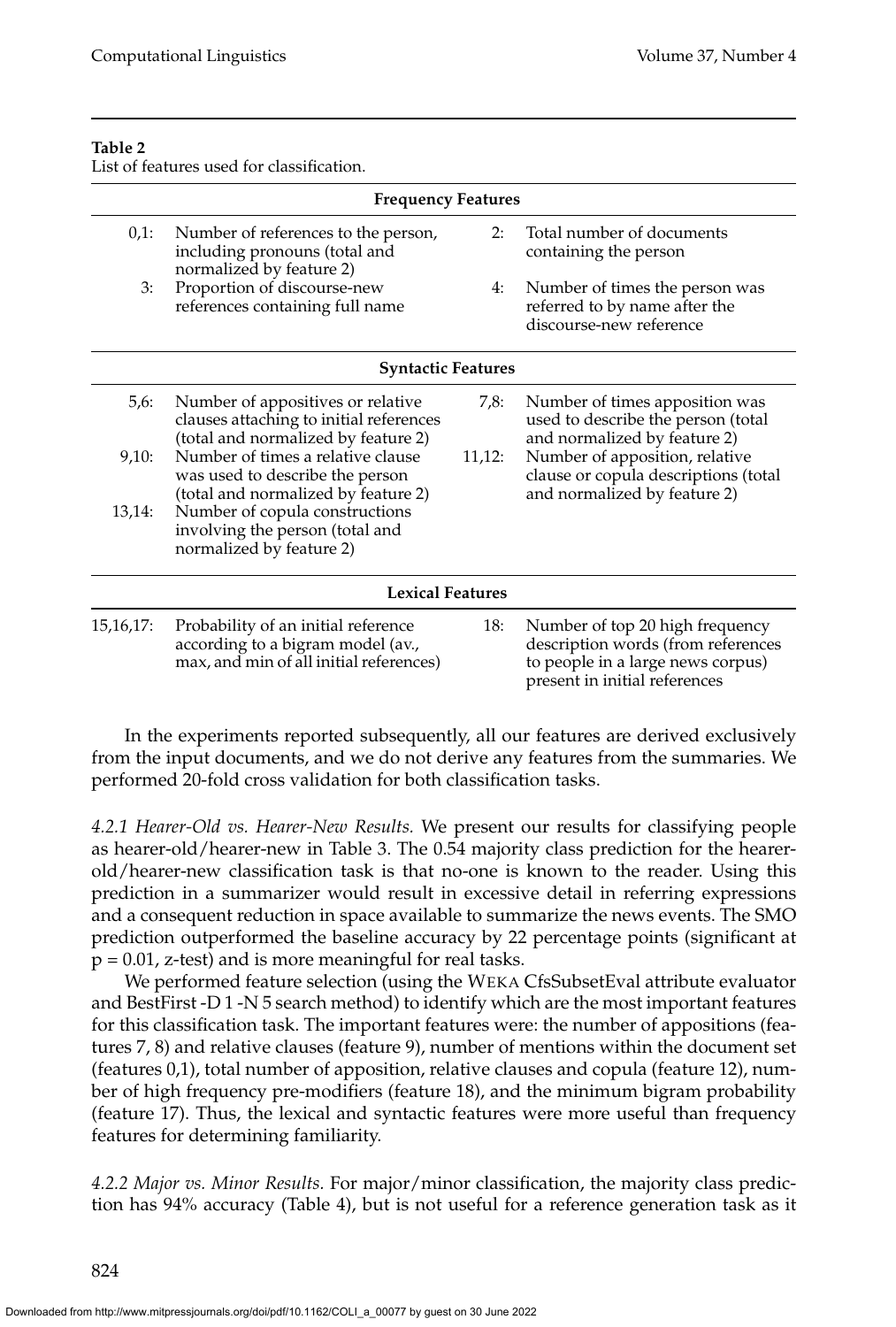Cross-validation Accuracy and  $P/R/F$  results for hearer-old vs. hearer-new predictions (258 data points). The improvement in accuracy of SMO over the baseline is statistically significant (z-test;  $p < 0.01$ ).

| <b>Classifier</b>                | Accuracy | Class      | Precision | Recall | F    |
|----------------------------------|----------|------------|-----------|--------|------|
| SMO (Only frequency features)    | 0.64     | hearer-new | 0.76      | 0.43   | 0.55 |
|                                  |          | hearer-old | 0.56      | 0.84   | 0.67 |
| SMO (Only lexical features)      | 0.65     | hearer-new | 0.64      | 0.81   | 0.71 |
|                                  |          | hearer-old | 0.68      | 0.47   | 0.55 |
| SMO (Only syntactic features)    | 0.72     | hearer-new | 0.82      | 0.65   | 0.73 |
|                                  |          | hearer-old | 0.67      | 0.83   | 0.74 |
| SMO (frequency+lexical features) | 0.66     | hearer-new | 0.65      | 0.82   | 0.72 |
|                                  |          | hearer-old | 0.70      | 0.48   | 0.57 |
| SMO (all features)               | 0.76     | hearer-new | 0.84      | 0.68   | 0.75 |
|                                  |          | hearer-old | 0.69      | 0.85   | 0.76 |
| Majority class prediction        | 0.54     | hearer-new | 0.54      | 1.00   | 0.70 |
|                                  |          | hearer-old | 0.00      | 0.00   | 0.00 |
|                                  |          |            |           |        |      |

## **Table 4**

Cross-validation Accuracy and  $P/R/F$  results for major vs. minor predictions (4,184 data points). The improvement in accuracy of J48 over the baseline is statistically significant (z-test;  $p < 0.01$ ).

| <b>Classifier</b>                | Accuracy | Class           | Precision | <b>Recall</b> | F    |
|----------------------------------|----------|-----------------|-----------|---------------|------|
| J48 (Only frequency features)    | 0.95     | major-character | 0.81      | 0.38          | 0.51 |
|                                  |          | minor-character | 0.96      | 0.99          | 0.98 |
| [48 (Only lexical features)      | 0.94     | major-character | 0.70      | 0.16          | 0.26 |
|                                  |          | minor-character | 0.95      | 0.99          | 0.97 |
| J48 (Only syntactic features)    | 0.95     | major-character | 0.72      | 0.36          | 0.48 |
|                                  |          | minor-character | 0.96      | 0.99          | 0.98 |
| J48 (frequency+lexical features) | 0.96     | major-character | 0.69      | 0.47          | 0.56 |
|                                  |          | minor-character | 0.96      | 0.99          | 0.98 |
| [48 (all features)               | 0.96     | major-character | 0.70      | 0.53          | 0.60 |
|                                  |          | minor-character | 0.97      | 0.99          | 0.98 |
| Majority class prediction        | 0.94     | major-character | 0.00      | 0.00          | 0.00 |
|                                  |          | minor-character | 0.94      | 1.00          | 0.97 |

predicts that *no* person should be mentioned by name and all are minor characters. The machine learning approach improves on the baseline accuracy by two percentage points, which is statistically significant (z-test;  $p < 0.01$ ). Due to the skewed nature of our data, precision/recall measures are more useful for analyzing our results. Table 4 shows the performance of the machine learner with different combinations of frequency and lexical and syntactic features. The best results are obtained using all three types of features and it appears that all three aspects are important, yielding an F-measure of 0.60 for the smaller major-character class and and 0.98 for the majority minor-character class.

In a task where ten 400–500 word documents are summarized into 100 words, human summarizers can differ in their interpretations of what is most important to convey. This is a well-established and studied fact in summarization (van Halteren and Teufel 2003). To study how human agreement on the major/minor distinction relates to our automatic prediction results, we further analyzed the 148 persons from DUC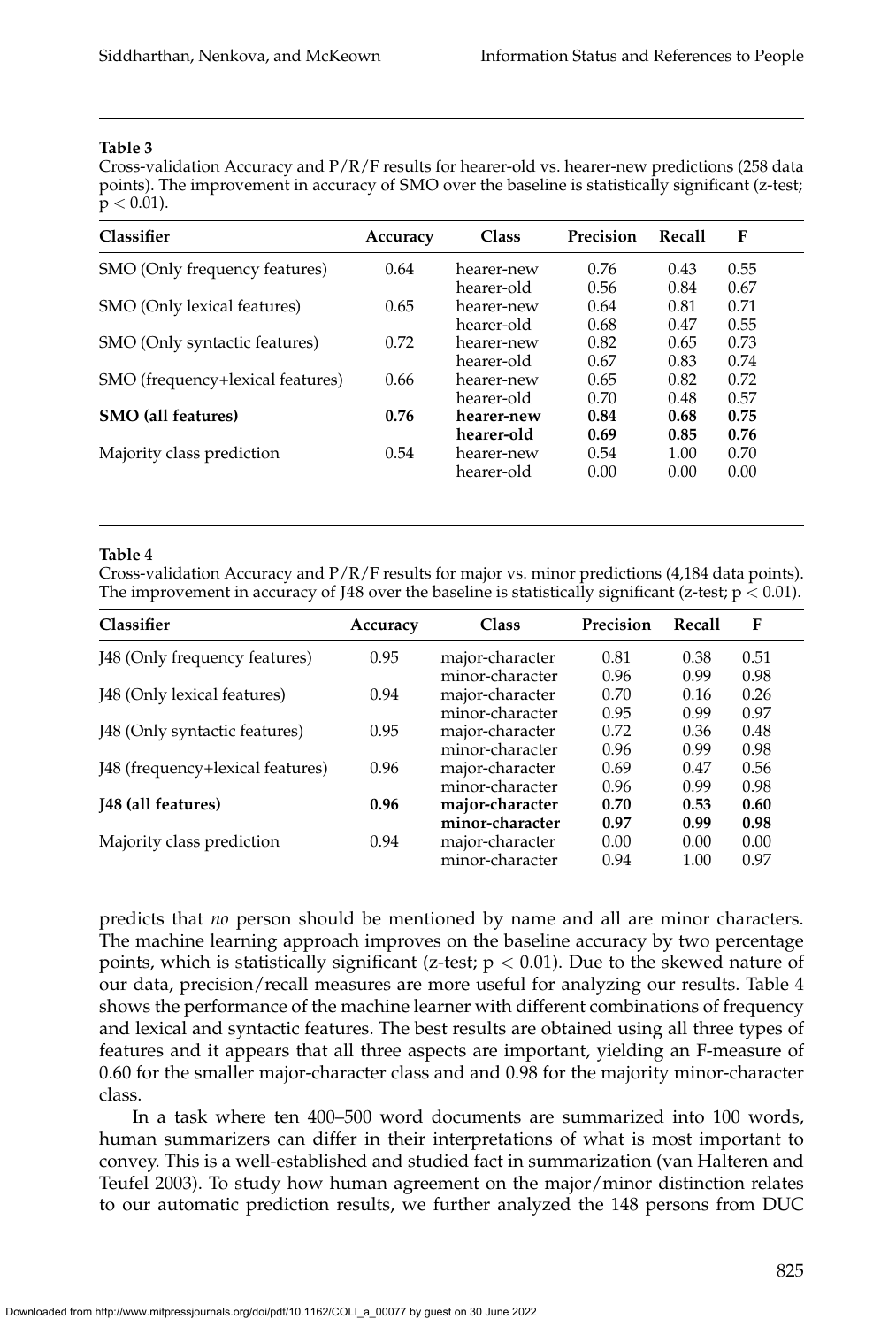| Number of summaries<br>containing the person | Number of<br>examples | Number and %<br>recalled by J48 |
|----------------------------------------------|-----------------------|---------------------------------|
| 1 out of $4$                                 | 59                    | $15(20\%)$                      |
| 2 out of $4$                                 | 35                    | 20(57%)                         |
| 3 out of 4                                   | 29                    | 23(79%)                         |
| $4$ out of $4$                               | 25                    | 21(84%)                         |
|                                              |                       |                                 |

J48 Recall results and human agreement for major vs. minor classifications.

'03 and DUC '04 sets for which DUC provides four human summaries (there were only two summaries provided for earlier sets). Table 5 presents the distribution of recall taking into account *how many* humans mentioned the person by name in their summary (in our data-labeling, people are labeled as major if *any* summary had a reference to them, see Section 4.1.2). It can be seen that recall is high (0.84) when all four humans consider a character to be major, and falls to 0.2 when only one out of four humans does.

We performed feature selection (using the WEKA CfsSubsetEval attribute evaluator and BestFirst -D 1 -N 5 search method) to identify which are the most important features for the classification task. For the major/minor classification, the important features used by the classifier were the number of documents in which the person was mentioned (feature 2); number of mentions within the document set (features 1, 4); number of relative clauses (feature 9, 10) and copula (feature 13) constructs; total number of apposition, relative clauses, and copula (feature 11); number of high frequency premodifiers (feature 18); and the maximum bigram probability (feature 16).

As for the hearer-old/hearer-new classification, the syntactic forms of references were a significant indicator, suggesting that the centrality of the character was signaled by journalists using specific syntactic constructs in the references. On the other hand, unlike the case of familiarity classification, the frequency of mention within and across documents were also significant features. This is intuitive—a frequently mentioned person is likely to be important to the story.

#### **4.3 Validating the Results on Current News**

We tested the classifiers on data different from that provided by DUC, and also tested human consensus on the hearer-new/hearer-old distinction. For these purposes, we downloaded 45 clusters from one day's output from Newsblaster (McKeown et al. 2002). We then automatically compiled the list of people mentioned in the automatic summaries for these clusters. There were 107 unique people that appeared in the automatic summaries and 1,075 people in the input clusters.

*4.3.1 Human Agreement on Hearer-Old vs. Hearer-New.* A question arises when attempting to infer hearer-new/hearer-old status: Is it meaningful to generalize this across readers, seeing how dependent it is on the world knowledge of individual readers?

To address the question, we gave four American graduate students at Columbia University a list of the names of people in the DUC human summaries (see Section 4.1), and asked them to write down for each person, their country/state/organization affiliation and their role (writer/president/attorney-general, etc.). We considered a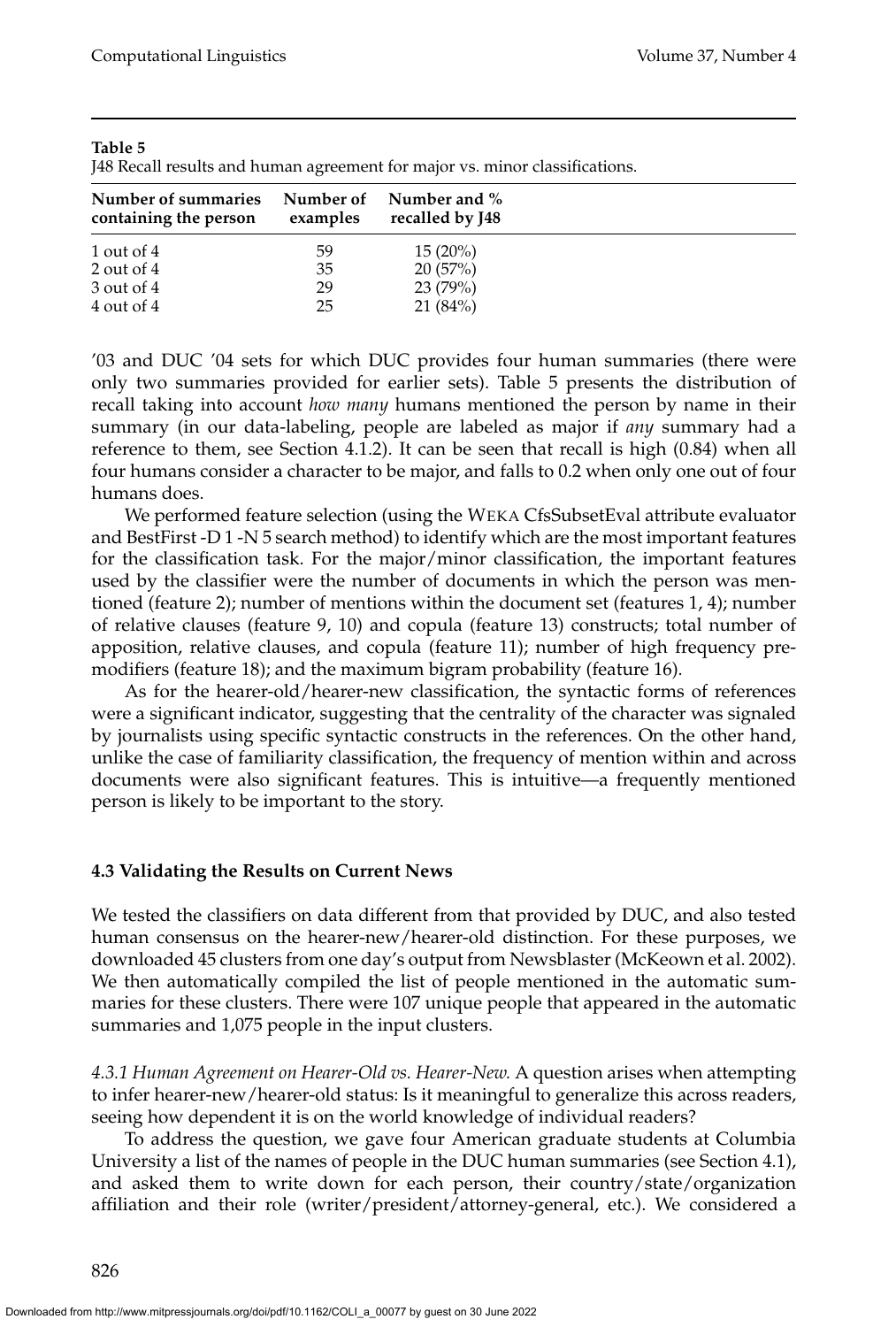| <br>Accuracy, precision, and recall for Newsblaster data. |              |              |                            |  |  |  |
|-----------------------------------------------------------|--------------|--------------|----------------------------|--|--|--|
| Class                                                     |              |              | Precision Recall F-Measure |  |  |  |
| Hearer-old<br>Hearer-new                                  | 0.88<br>0.57 | 0.73<br>0.79 | 0.80<br>0.66               |  |  |  |

person hearer-old to a subject if they correctly identified both role and affiliation for that person. For the 258 people in the DUC summaries, the four subjects demonstrated 87% agreement (κ = 0.74).<sup>4</sup>

Similarly, they were asked to perform the same task for the Newsblaster data, which deals with contemporary news, $5$  in contrast with the DUC data that contained news from the late 1980s and early 1990s. On these data, the human agreement was 91% ( $\kappa$  = 0.78). This is a high enough agreement to suggest that the classification of national and international figures as hearer-old/hearer-new for educated readers is a well-defined task.

*4.3.2 Hearer-Old vs. Hearer-New Results on the Newsblaster Data.* We measured how well the models learned on DUC data perform with current news labeled using human judgment. For each person who was mentioned in the automatic summaries for the Newsblaster data, we compiled one judgment from the four human subjects using majority vote (an example was labeled as hearer-new if two or more out of the four subjects had marked it as hearer-new; the ties were resolved in favor of hearer-new as it is better to provide an initial description of a person when unsure about the person's status). Then we used these data as *test data*, to test the model trained solely on the DUC data. These results are reported in Table 6. The classifier for hearer-old/hearernew distinction achieved 75% accuracy on Newsblaster data labeled by humans (significantly better than the majority class (hearer-new) baseline of  $60.8\%$ ; z-test,  $p = 0.02$ ). This compares well with the reported cross-validation accuracy on DUC data of 76% and indicates that the performance of the classifier is stable and does not vary between the DUC and Newsblaster data. The precision and recall for the Newsblaster data (see Table 6) are also very similar to those for the DUC data.

*4.3.3 Major vs. Minor Results on Newsblaster Data.* For the Newsblaster data, no human summaries were available, so no direct indication of whether a human summarizer will mention a person by name in a summary was available. In order to evaluate the performance of the classifier, we gave a human annotator (a graduate student at Columbia University) the list of people's names appearing in the machine summaries, together with the input cluster and the machine summary, and asked which of the names on the list would be a suitable keyword for the set. Our aim here was to verify that our classifications of people as major or minor correlate with another indicator of importance—suitability for use as a keyword.

<sup>4</sup> κ (kappa) is a measure of inter-annotator agreement over and above what might be expected by pure chance (see Carletta [1996] for discussion of its use in NLP).  $κ = 1$  if there is perfect agreement between annotators,  $κ = 0$  if the annotators agree only as much as you would expect by chance,  $κ < 0$  if the annotators agree less than predicted by chance.

<sup>5</sup> The human judgments were made within a week of the publication of the news stories in the Newsblaster clusters.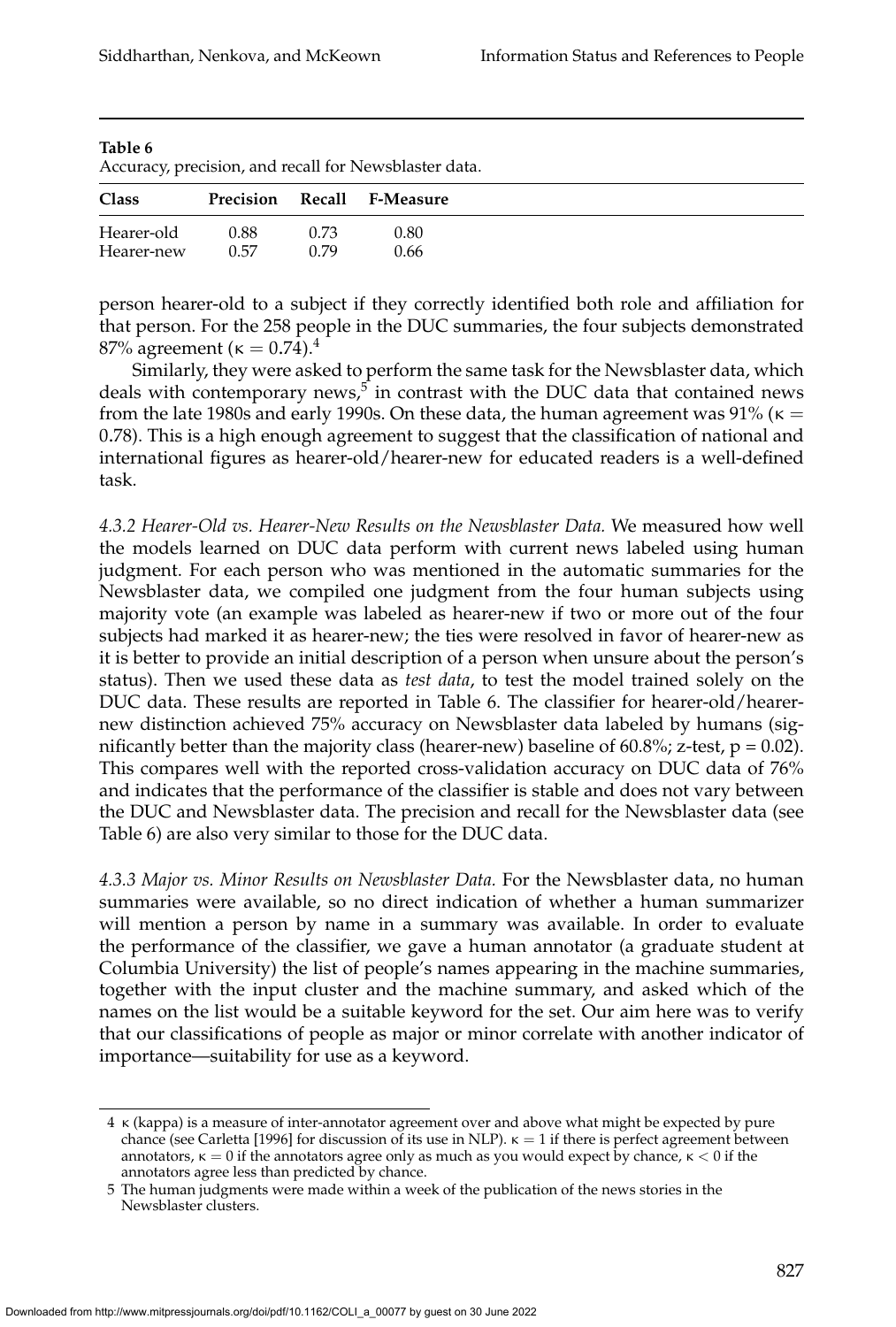Out of the 107 names on the list, the annotator chose 42 as suitable for descriptive keyword for the set. The major/minor classifier was run on these 107 examples; only 40 were predicted to be major characters. Of the 67 test cases that were predicted by the classifier to be minor characters, 12 (18%) were marked by the annotator as acceptable keywords. In comparison, of the 40 characters that were predicted to be major characters by the classifier, 30 (75%) were marked as possible keywords. If the keyword selections of the annotator are taken as ground truth, the automatic predictions have precision and recall of 0.75 and 0.71, respectively, for the *major class*.

## **5. Using Automatically Inferred Distinctions for Generation Decisions**

Having trained models to predict whether a person is a major or a minor character, and whether the person is likely to be hearer-old or hearer-new to the intended audience, we can now make informed decisions on how to generate initial references to people in summaries. In this section, we demonstrate the predictive power of the distinctions we have acquired, by showing how we can determine when to include the name attribute (Section 5.1); post-modification such as apposition or relative clauses (Section 5.2); and pre-modification using specific semantic attributes such as affiliation, role, and temporal modifiers (Section 5.3). Then, in Section 6, we present and evaluate our full algorithm for generating referring expressions to people in multi-document summaries.

## **5.1 Decision 1: Including the Name Attribute**

According to our theory, only major characters should be named in a summary. In addition to using up words, naming minor characters can mark them as being important and distract the reader from the main story by introducing Gricean implicatures (Grice 1975).

In our data, there were 258 people mentioned by name in at least one human summary. In addition to these, there were 103 people who were mentioned in at least one human summary using only a common noun reference (these were identified by hand, as common noun co-reference cannot be performed reliably enough by automatic means). This means that 29% of people mentioned in human summaries are not actually named. Examples of such references include *an off duty black policeman*, *a Nigerian born Roman catholic priest*, and *Kuwait's US ambassador*.

Our WEKA machine learner for the major/minor distinction achieved a testing accuracy of 74% on these 103 examples. In other words, we can reproduce human judgment on which people to refer to by name in three quarters of cases. This is a very encouraging result given the novelty of the task.

As mentioned before, different human summarizers can sometimes make different decisions on the form of reference to use. Out of the 103 examples of people with an unnamed reference in at least one human summary, there were 63 people who were not mentioned by name in any summary. WEKA correctly labeled 58 (92%) as minor characters. Out of the 40 cases where some summarizers used named reference and others used common noun reference, 22 of these 40 (55%) were labeled as minor characters. As before, we observe that when human summarizers generate references of the same form (reflecting consensus on conveying the perceived importance of the character), the machine predictions are very accurate.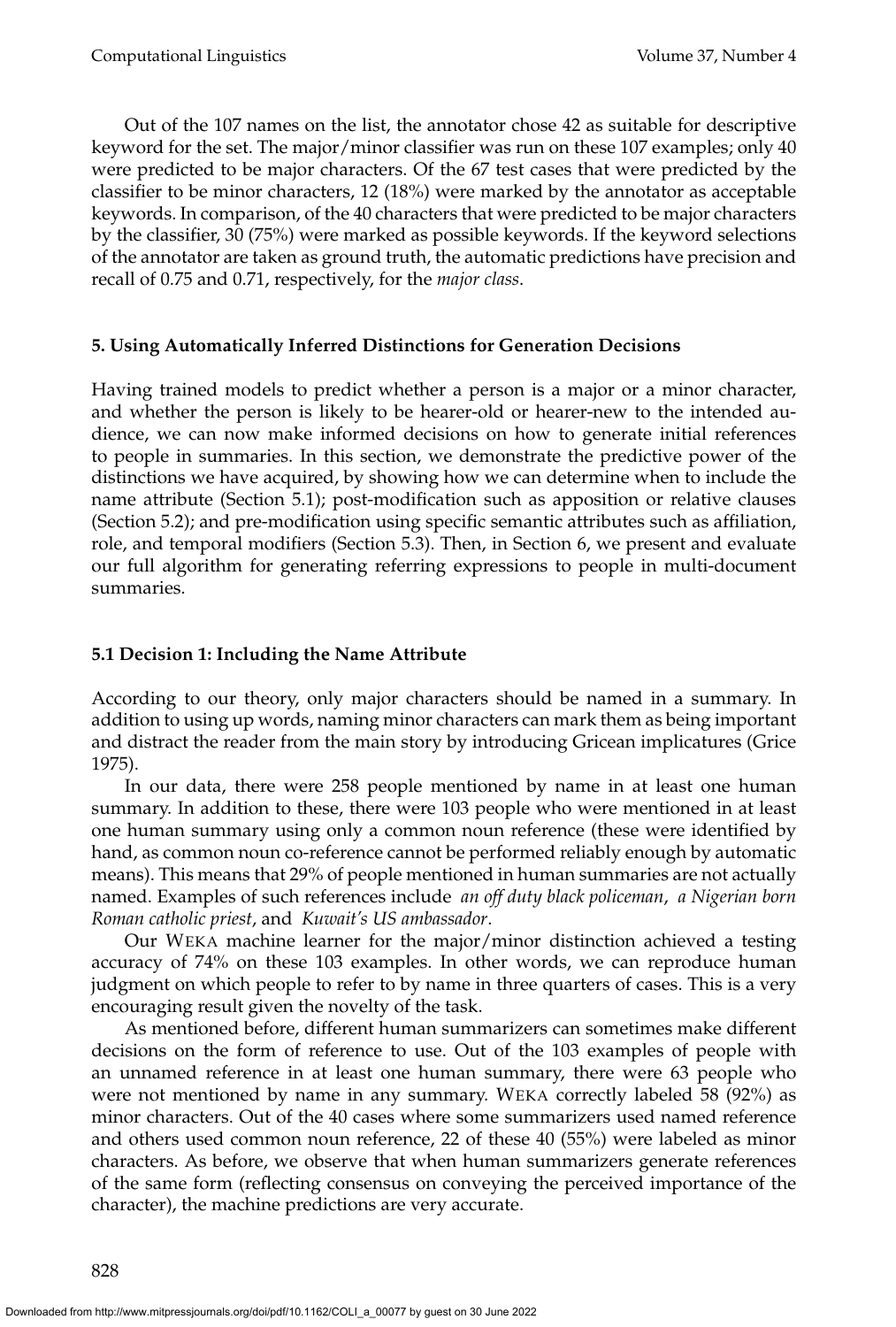## **5.2 Decision 2: Elaborating Using Post-Modification**

One aspect of reference generation that is informed by the hearer-old/hearer-new status is the use of apposition or relative clauses for elaboration. It has been observed (Siddharthan, Nenkova, and McKeown 2004) that, on average, these constructs occur 2.3 times *less* frequently in human summaries than in machine summaries. Postmodification tends to be more lengthy than pre-modification, and by predicting when this is not required, we can achieve large reductions in length.

To determine when an appositive or relative clause can be used to modify a reference, we considered the 151 examples out of 258 where there was at least one relative clause or apposition describing the person in the input. We labeled an example as positive if *at least* one human summary contained an apposition or relative clause for that person and negative otherwise. There were 66 positive and 85 negative examples. This data is informative because although for the majority of examples (56%) all the human summarizers agreed not to use post-modification, there were very few examples (under 5%) where all the humans agreed to post-modify. This reflects the high cost in word count for using these forms of modification. Intuitively, it would appear that for around half the cases (56%), it should be obvious that no post-modification is required, but for the other half, opinions can vary.

We report that *none* of the hearer-old persons (as classified by the SMO algorithm) were post-modified. Our predictions cleanly partition the examples into those where post-modification is not required, and those where it might be. Because we could not think of any simple rule that handled the remaining examples, we added the testing predictions of hearer-old/hearer-new and major/minor as features to the list in Table 2 and tried to learn this task using the tree-based learner J48. We report a testing accuracy of 71.5%, which is significantly higher than both the 56% for the majority class baseline (z-test;  $p < 0.01$ ) and 62.5% for a baseline using the original feature set without the two information status features (z-test;  $p < 0.05$ ).

There were only three useful features—the predicted hearer-new/hearer-old status, the number of high frequency pre-modifiers for that person in the input (feature 18 in Table 2), and the average number of post-modified initial references in the input documents (feature 12).

## **5.3 Decision 3: Including Pre-Modifying Attributes**

As mentioned in Section 4.1.1, our analysis of pre-modification in initial references to people in DUC human summaries showed that 71% of pre-modifying words were either title or role words or temporal role modifying adjectives. Affiliations constituted 22% of pre-modifying words and all other pre-modifying words, such as *moderate* or *loyal* constituted only 7%. We therefore only consider the inclusion of roles, temporal modifiers, and affiliations in this section.

*5.3.1 Including Role and Temporal Modification Attributes.* The DUC human summarizers tended to follow journalistic conventions regarding the inclusion of a title or role in initial references to people. Indeed a simple rule—to always include the role/title in initial references—reproduced the choices made by the human summarizers in 79% of cases. A manual analysis of cases where human summarizers omitted title/role words revealed some insights. There were a small number of historical figures (e.g., *Galileo* and *Napoleon*) and people from the entertainment industry (e.g., *Robert Redford* and *Yoko Ono*) who were always referred to only by name. Otherwise, the main factor appears to be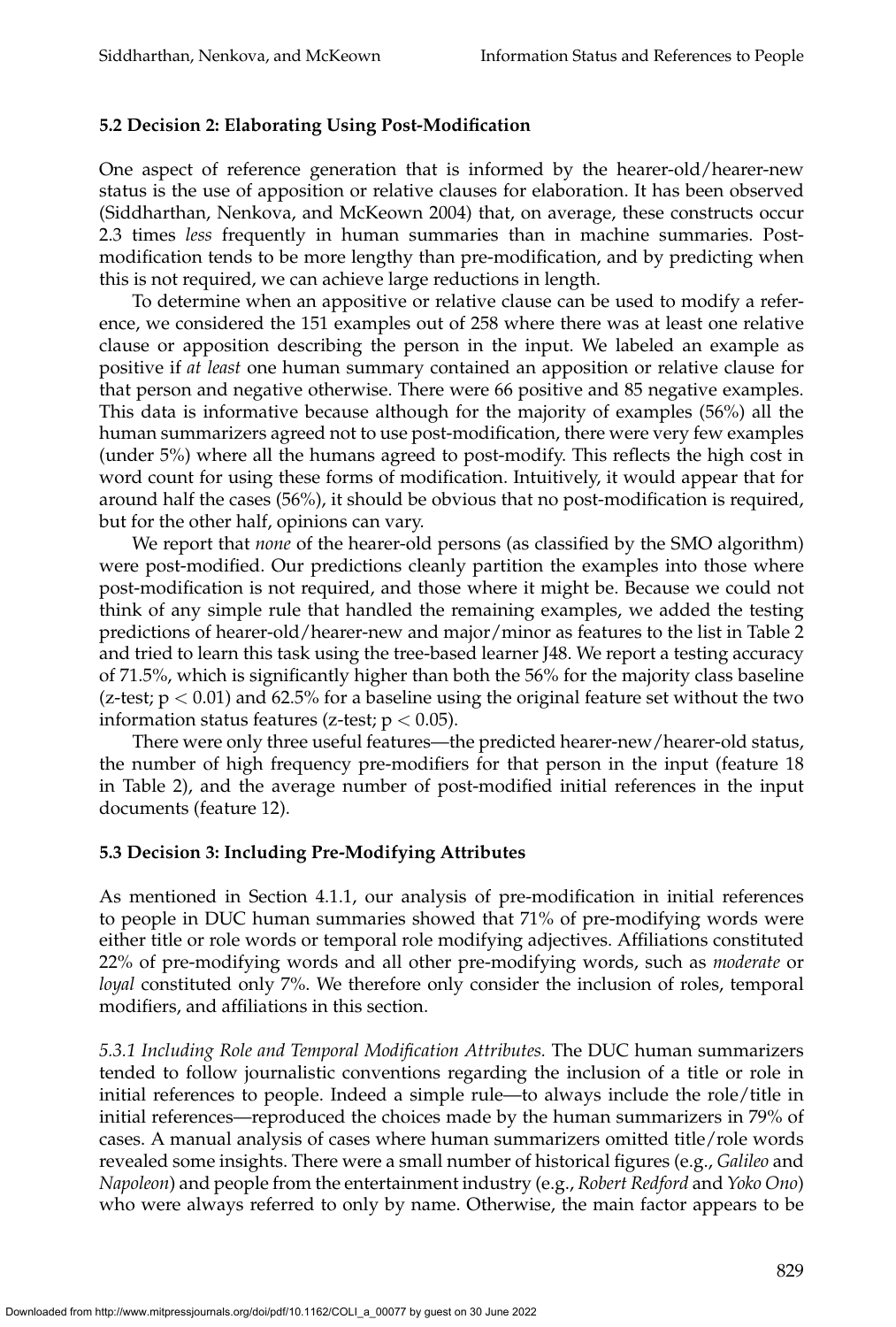*notoriety*. People who were almost never referred to with a title or role include *Moammar Gadhafi, Osama bin Laden, Fidel Castro, Yasser Arafat*, and *Boris Yeltsin*. Others who were referred to both with and without a title/role by different human summarizers include *George Bush, Bill Clinton, Margaret Thatcher, Michael Gorbachev*, and *Slobodan Milosevic*. As we have no insights as to how to model notoriety, we did not try to improve on this "always include" baseline, but we can nonetheless suggest that for greater compression, the role or title can be omitted for hearer-old persons; for example, generating *Margaret Thatcher* instead of *Former Prime Minister Margaret Thatcher*.

*5.3.2 Including Affiliation Attributes.* We now describe a procedure that uses hearer and discourse information to decide when to provide an affiliation in the initial reference to a person. This issue is ubiquitous in summarizing news; for example, the reference generator might need to decide between *White House Press Secretary James Brady* and *Press Secretary James Brady*, between *Soviet President Gorbachev* and *President Gorbachev*, or between *Indiana Senator Dan Quayle* and *Senator Dan Quayle*.

1. IF:

(a) the person is classified as hearer-old OR

(b) the person's organization (country/ state/ affiliation) has been already mentioned AND is the most salient organization in the discourse at the point where the reference needs to be generated

THEN the affiliation of a person can be omitted in the discourse-new reference.

**Algorithm 2:** Omitting the affiliation in a discourse-new reference.

Based on our intuitions about discourse salience and information status, we initially postulated the decision procedure in Algorithm 2. We described how we make the hearer-new/hearer-old judgment in Section 4.2. We used a salience-list (S-List) (Strube 1998) to determine the salience of organizations. This is a shallow attentional-state model and works as follows:

- 1. Within a sentence, entities are added to the salience-list from left to right.
- 2. Within the discourse, sentences are considered from right to left.

In other words, entities in more recent sentences are more salient than those in previous ones, and within a sentence, earlier references are more salient than later ones.

**Results***.* To make the evaluation meaningful, we only considered examples where there was an affiliation mentioned for the person in the input documents, ruling out the trivial cases where there was no choice to be made (i.e., an affiliation could never be included). There were 272 initial references to 182 persons in the human summaries that met this criterion (note that there were multiple human summaries for each document set).

We used 139 of these 272 examples (from DUC '01, '02, and '03) as training data to check and possibly refine our rule. For each of these 139 initial references to people, we:

1. Obtained from the source news reports the test-set prediction from WEKA on whether that person was hearer-new or hearer-old.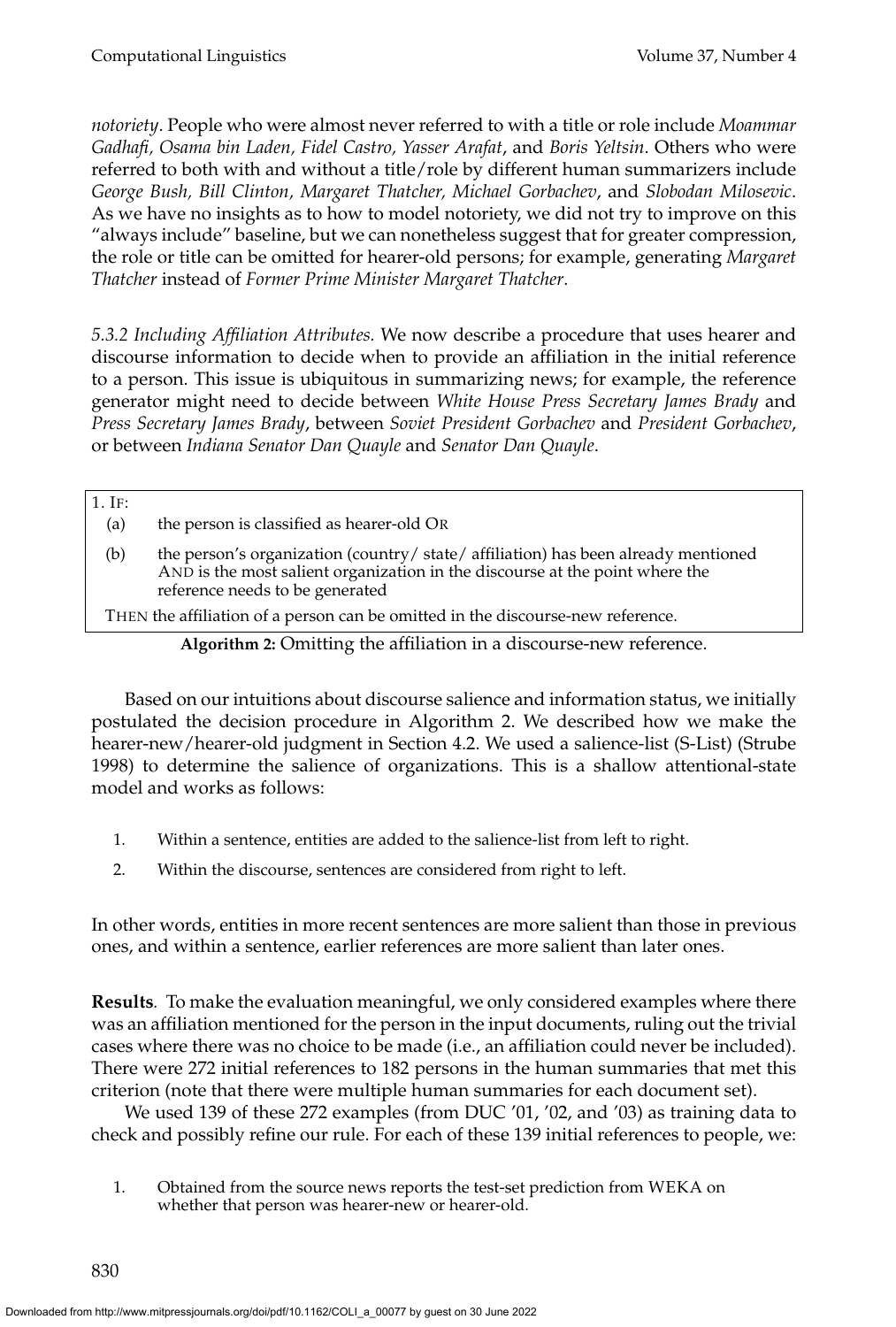- 2. Formed the S-List for affiliations in that human summary at the point of reference.<sup>6</sup>
- 3. Used the decision procedure in Algorithm 2 to decide whether or not to include the affiliation in the reference.

The evaluation consisted of matching our predictions with the observed references in the human summaries. Our decision procedure made the correct decision in 71% of the instances and successfully modeled variations in the initial references used by different human summarizers for the same document set:

- 1. **Brazilian President Fernando Henrique Cardoso** was re-elected in the... [*hearer-new* and Brazil not in context]
- 2. Brazil's economic woes dominated the political scene as **President Cardoso**... [*hearer-new* and Brazil most salient country in context]

It also modeled variation in initial references to the same person across summaries of different document sets:

- 1. It appeared that **Iraq's President Saddam Hussein** was determined to solve his country's financial problems and territorial ambitions... [*hearer-new* for this document set and Iraq not in context]
- 2. ...A United States aircraft battle group moved into the Arabian Sea. **Saddam Hussein** warned the Iraqi populace that United States might attack... [*hearer-old* for this document set]

An error analysis showed that in most of these instances the rule predicted no affiliation in instances where the human summarizer had included it. In many cases, the person was first mentioned in a context where a different organization/state or country was more salient than their own. When we modified condition (1) of our decision rule (Algorithm 2) to obtain Algorithm 3, the accuracy increased to 78%. The improved performance of our second decision procedure suggests that affiliation is sometimes included in references to even hearer-old persons in order to aid the hearer in immediately recollecting the referent. Both algorithms make errors on such cases, however, and there appears to be some variability in how human summarizers make their decisions in these contexts.

- 1. IF:
	- (a) the person is hearer-old, *and no country/state/org is more salient than their own* OR
	- (b) the person's organization (country/ state/ affiliation) has been already mentioned AND is the most salient organization in the discourse at the point where the reference needs to be generated

THEN the affiliation of a person can be omitted in the discourse-new reference.

**Algorithm 3:** Omitting the affiliation in a discourse-new reference (version 2).

Having convinced ourselves of the validity of these rules, we applied them to the 133 examples in the unseen test data. The results are shown in Table 7. A total of 85%

<sup>6</sup> http://www.cia.gov/cia/publications/factbook provides a list of countries and states, abbreviations and adjectival forms; and the named entity recognition tool IDENTIFINDER marks up organizations. The output was manually cleaned to remove errors in named entity detection.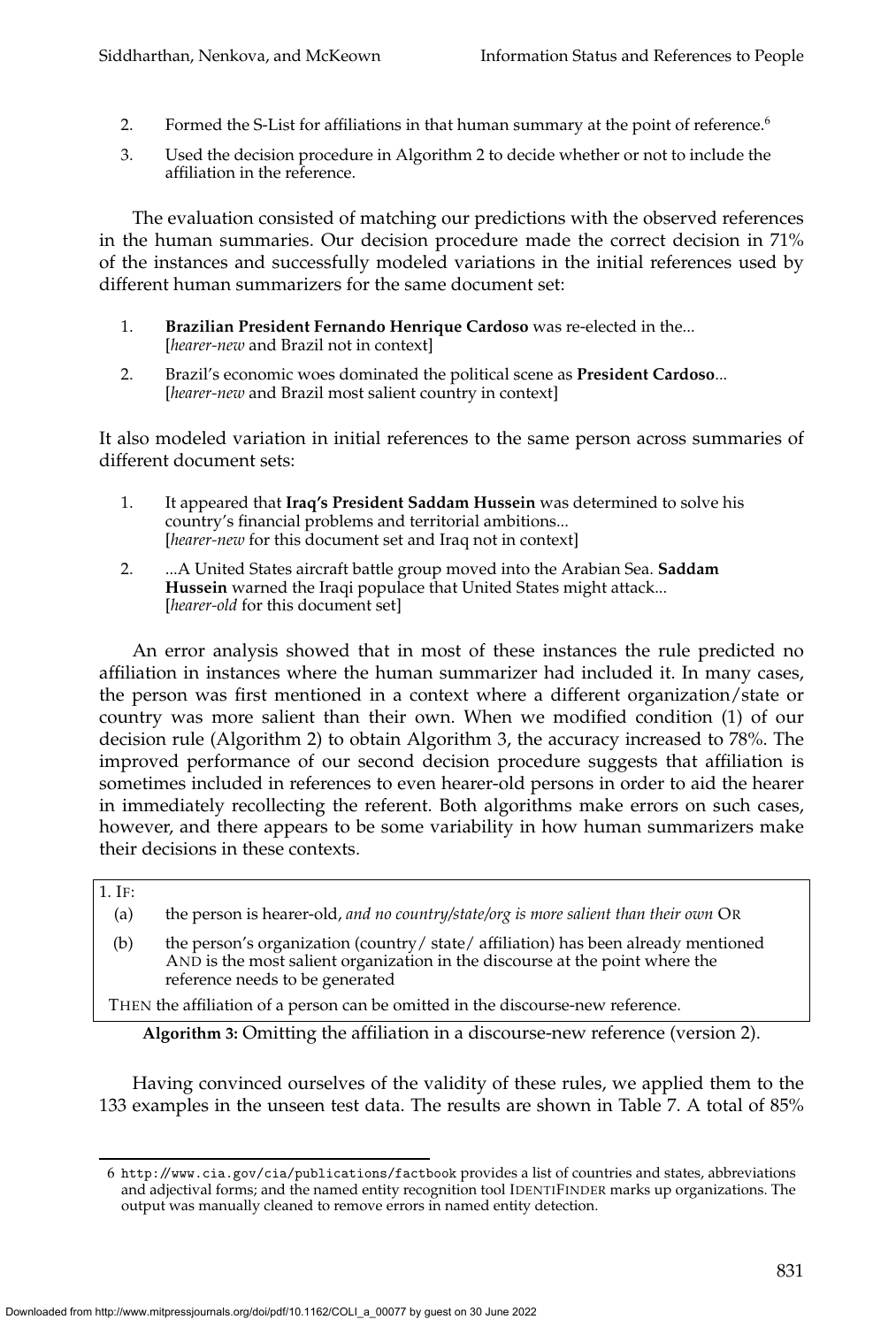Test set results for the decision procedure to include affiliation in initial references. Both rules are significantly better than all the baselines (z-test;  $p < 0.05$ ).

| Algorithm                                 | Accuracy |
|-------------------------------------------|----------|
| Never-Include Baseline                    | 0.56     |
| Information-Status Baseline               | 0.58     |
| Salience Baseline                         | 0.65     |
| Salience+Information Status (Algorithm 2) | 0.79     |
| Salience+Information Status (Algorithm 3) | 0.75     |

of the observed human references were modeled correctly by either Algorithm 2 or Algorithm 3, demonstrating that the hearer-old/hearer-new distinction is relevant to reference generation. The remaining errors were largely due to misclassifications of people as hearer-new by SMO, thus leading our rule to include affiliation when not required. We compared the rules' prediction accuracy to that of three baselines (see Table 7):

- 1. **Never-Include**: This is the majority class baseline that says that affiliation is always omitted.
- 2. **Information-Status**: Always include if hearer-new, never include if hearer-old (using testing predictions from automatic classification of information status).
- 3. **Salience**: Include affiliation unless that affiliation is already the most salient at the point of reference.

Algorithm 2 performs significantly better than all baselines (z-test;  $p < 0.01$ ), whereas Algorithm 3 performs significantly better than the first two baselines (z-test;  $p < 0.01$ ) and for the third (z-test;  $p < 0.05$ ).

# **6. An Algorithm for Generating References to People in Summaries**

Having shown that important information status distinctions can be acquired automatically (Section 4) and that these distinctions predict aspects of the content and form of references (Section 5), we now update Algorithm 1 from Section 3 to obtain Algorithm 4, our full algorithm for generating references to people in summaries that takes into account the discourse-new vs. discourse-old, hearer-new vs. hearer-old, and major vs. minor distinctions. Table 8 summarizes the accuracy of this algorithm in predicting human generation decisions, as reported in Sections 3 and 5. Next, we report an evaluation of the extent to which reformulating references to people impacts on the quality of news summaries.

# **6.1 Evaluation of Summaries Rewritten According to Algorithm 4**

We evaluated our algorithm using 14 news clusters from the Google News world news section.<sup>7</sup> We selected these clusters in the order they were presented on the Google News site; we excluded three clusters that we deemed too similar to already selected

<sup>7</sup> http://news.google.com/news/section?&topic=w.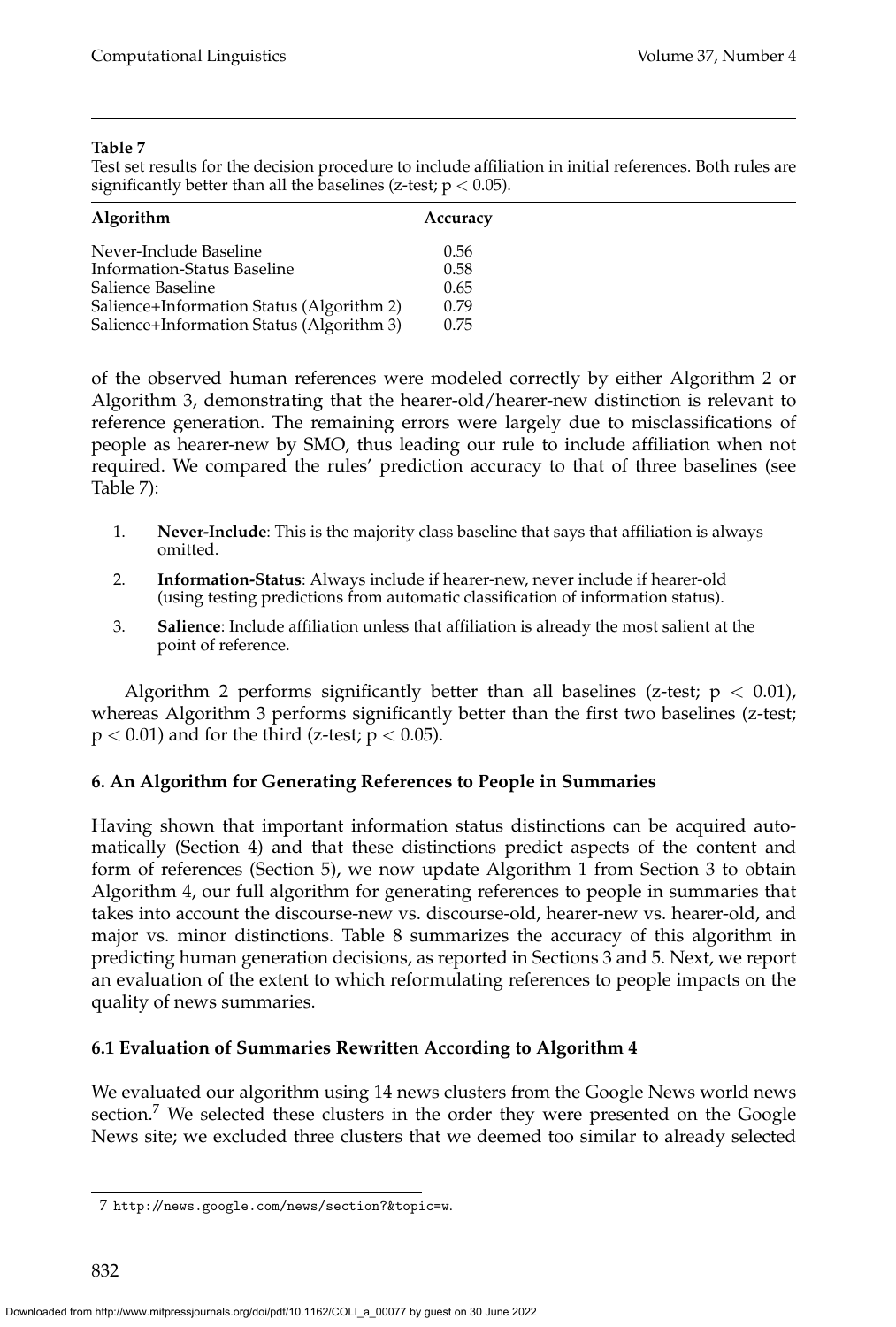|                                             | Rewrite rules for discourse-new references:                                                                                            |  |  |  |
|---------------------------------------------|----------------------------------------------------------------------------------------------------------------------------------------|--|--|--|
| 1.                                          | IF the person's name is the head of the noun phrase THEN:                                                                              |  |  |  |
| (a)                                         | IF Minor Character THEN:                                                                                                               |  |  |  |
|                                             | EXCLUDE name from reference and only INCLUDE role, temporal<br>i.                                                                      |  |  |  |
|                                             | modification, and affiliation                                                                                                          |  |  |  |
| (b)                                         | ELSE IF Major Character AND Hearer-old THEN:                                                                                           |  |  |  |
|                                             | i.<br><b>INCLUDE</b> name                                                                                                              |  |  |  |
| ii.                                         | INCLUDE role and any temporal modifier, to follow journalistic                                                                         |  |  |  |
|                                             | conventions                                                                                                                            |  |  |  |
| iii.                                        | EXCLUDE other modifiers including affiliation                                                                                          |  |  |  |
| iv.                                         | EXCLUDE any post-modification such as apposition or relative                                                                           |  |  |  |
|                                             | clauses                                                                                                                                |  |  |  |
| (c)                                         | ELSE IF Major Character AND Hearer-new THEN:                                                                                           |  |  |  |
|                                             | <b>INCLUDE</b> name<br>i.                                                                                                              |  |  |  |
| ii.                                         | INCLUDE role and any temporal modifier, to follow journalistic                                                                         |  |  |  |
| iii.                                        | conventions                                                                                                                            |  |  |  |
|                                             | IF the person's affiliation has already been mentioned AND is the<br>most salient organization in the discourse at the point where the |  |  |  |
|                                             | reference needs to be generated THEN EXCLUDE affiliation ELSE                                                                          |  |  |  |
|                                             | <b>INCLUDE Affiliation</b>                                                                                                             |  |  |  |
| iv.                                         | Use machine learner described in Section 5.2 to decide whether to                                                                      |  |  |  |
|                                             | include post-modification                                                                                                              |  |  |  |
|                                             |                                                                                                                                        |  |  |  |
| 2.                                          | ELSE IF The name is not the head of the noun phrase it appears in, THEN it is not                                                      |  |  |  |
|                                             | rewritten                                                                                                                              |  |  |  |
| Rewrite rules for discourse-old references: |                                                                                                                                        |  |  |  |
|                                             |                                                                                                                                        |  |  |  |
| 1.                                          | Use surname only, EXCLUDE all pre-modifiers and post-modifiers                                                                         |  |  |  |
|                                             | Algorithm 4: Generating references to people in news summaries.                                                                        |  |  |  |

clusters, however. We used the first 10 articles in each cluster to create our 14 document sets. We then used the freely available extractive summarizer MEAD (Radev et al. 2004) to generate 200 word summaries for each document set. These extractive summaries were automatically rewritten according to Algorithm 4, as described subsequently. Our evaluation compares the extractive and rewritten summaries.

## **Table 8**

Summary of the accuracy of Algorithm 4 for specific regeneration decisions.

| <b>Generation Decision</b>   | <b>Section</b> | <b>Prediction Accuracy</b>                                              |  |  |  |
|------------------------------|----------------|-------------------------------------------------------------------------|--|--|--|
| Discourse-new references     |                |                                                                         |  |  |  |
| Include Name                 | Section 5.1    | .74 (rising to .92 when there is unanimity<br>among human summarizers)  |  |  |  |
| Include Role & temporal mods | Section 5.3.1  | .79                                                                     |  |  |  |
| Include Affiliation          | Section 5.3.2  | .75 to .79 (depending on rule)                                          |  |  |  |
| Include Post-Modification    | Section 5.2    | .72 (rising to 1.00 when there is unanimity<br>among human summarizers) |  |  |  |
| Discourse-old references     |                |                                                                         |  |  |  |
| Include Only Surname         | Section 3      | .70                                                                     |  |  |  |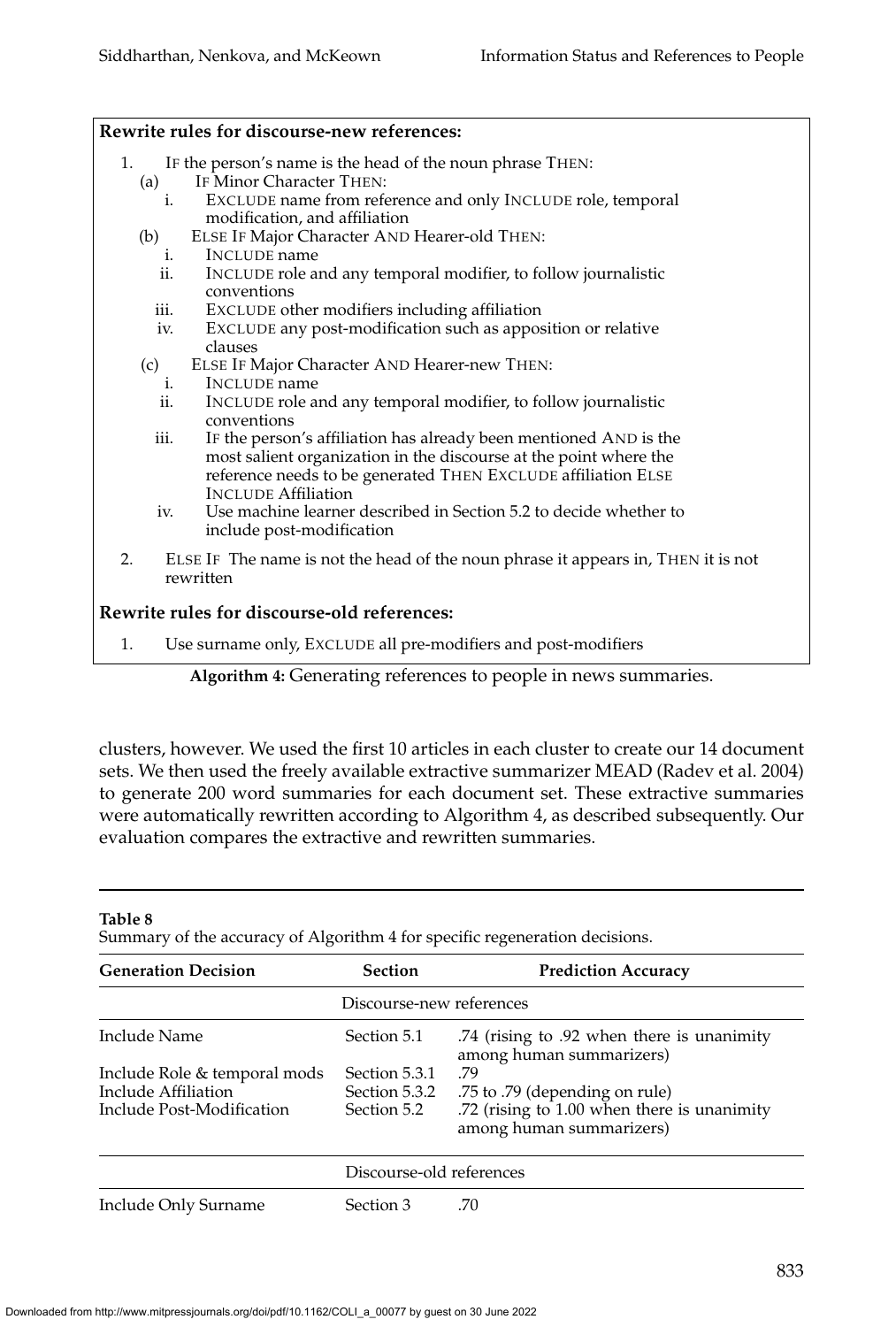**Implementation of Algorithm 4***.* Our reference rewrite module operates on parse trees obtained using the Stanford Parser (Klein and Manning 2003). For each person automatically identified using the techniques described in Section 4.1.1, we matched every mention of their surname in the parse trees of MEAD summary sentences. We then replaced the enclosing NP (includes all pre- and post-modifying constituents) with a new NP generated using Algorithm 4. The regenerated summary was produced automatically, without any manual correction of parses, semantic analyses, or information status classifications. We now enumerate implementation details not covered in Section 4.1.1:

- 1. Although our algorithm determines when to include role and affiliation attributes, it doesn't inform us as to which ones to include; for instance, a politician might have a constituency, party, or nationality affiliation. Our implementation selects the most frequently mentioned role (e.g., *prime minister*) in references to that person in the document set, and then selects the affiliation associated with that role (e.g., *British*).
- 2. Another situation that arises is when our algorithm prescribes the inclusion of affiliation (or role), but our semantic tagger does not find any affiliation (or role) for that person. In these cases, we check whether there exists any relative clause or apposition, as post-modification is often used to introduce people without using role or affiliation attributes. If no post-modification is available, we include the longest initial reference to the person from the input documents.
- 3. Different conventions exist regarding which name of a person to use for reference. For instance, in China it is traditional to use the first name (e.g., Chinese Vice Premier Li Keqiang is commonly referred to in news articles as *Li*). We do not claim to model such naming conventions; rather we use the co-reference chains in our analysis to pick the most frequent name used in co-reference (see [CO] tags in Figure 3).

In total, there were 61 references to people modified in the 14 summaries. Of those, 34 involved shortening subsequent references. For initial references, there were 6 instances of removing affiliations, 4 of adding affiliations, and 10 of adding roles. There were also 6 instances of post-modifications added to initial references and 1 removed.

**Experimental design***.* The evaluation was carried out over the Internet using an interface that, on each slide, showed the two summaries (before and after reference rewriting) side by side with the left one labeled A and the right one B. Underneath the summaries, there were three multiple choice questions and one free text question. A screen-shot is shown in Figure 4. The order of presentation of summaries was controlled for (i.e., for each summary pair, equal numbers of participants saw the regenerated summary on the left and on the right, and for each participant, summary order on each slide was pseudo-randomized). In order to prevent evaluator fatigue, we split our 14 summary pairs into two sets of 7 pairs, with each participant evaluating only one set. Participants were provided with the following instructions:

To help our research into summarizing news stories, please compare the following pairs of summaries, 7 in total. On each slide, the two summaries are quite similar, but we would like you to tell us which you prefer, and which is more informative and coherent. In addition, we would appreciate any subjective assessment of the summaries, particularly with regard to the amount of information provided about participants in the news story.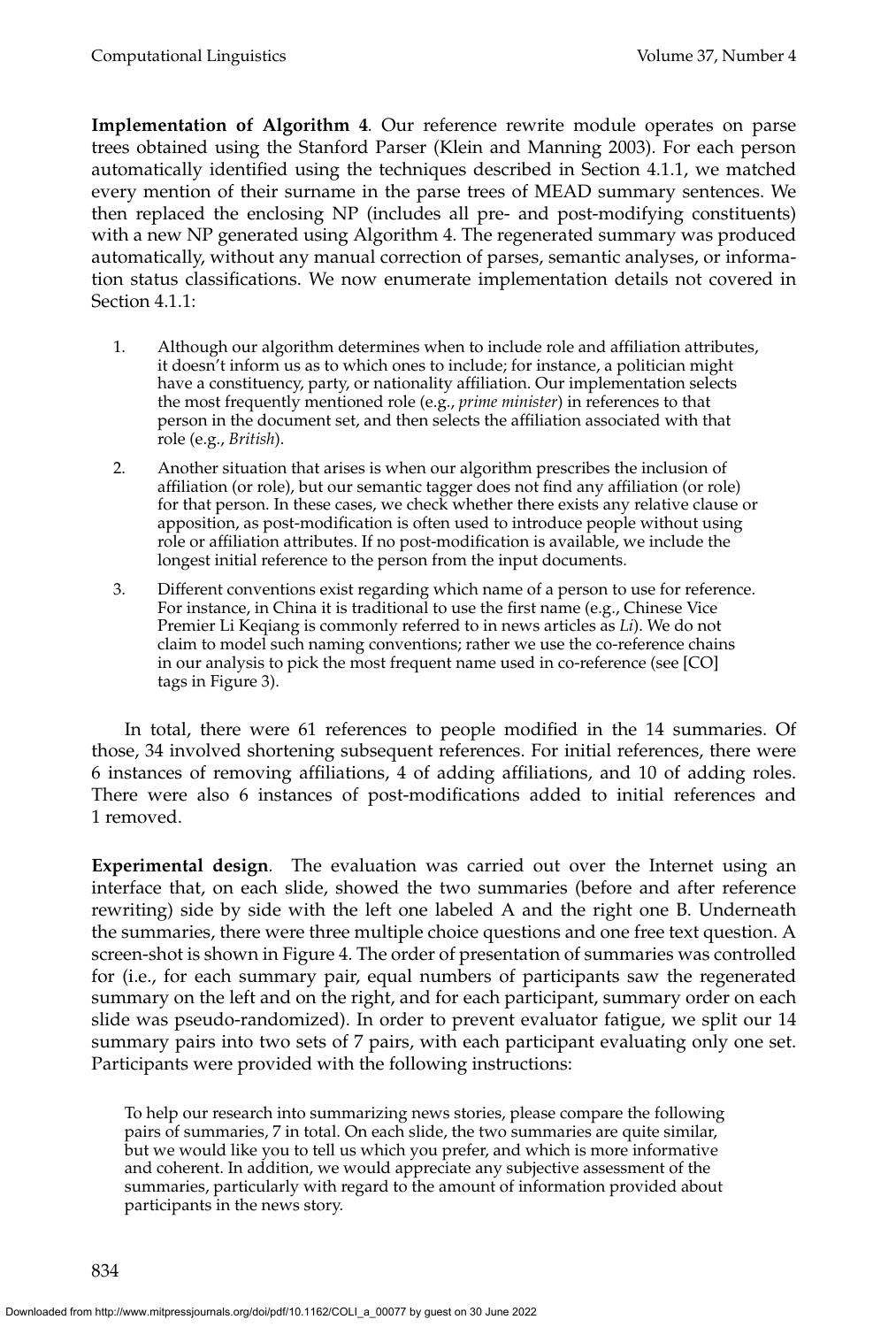| <b>SUMMARY A</b>                                     | <b>SUMMARY B</b>                                    |
|------------------------------------------------------|-----------------------------------------------------|
| David Cameron paid a flying visit to Oldham East     | Prime Minister David Cameron paid a flying visit to |
| and Saddleworth today to dispel suspicions that      | Oldham East and Saddleworth today to dispel         |
| the Tories are pulling punches in the byelection     | suspicions that the Tories are pulling punches in   |
| campaign to help their Lib Dem coalition partners    | the byelection campaign to help their Lib Dem       |
| defeat Labor next Thursday or at least to spare      | coalition partners defeat Labor next Thursday or at |
| them a damaging defeat. David Cameron                | least to spare them a damaging defeat. Cameron      |
| recorded what may be a first when he campaigned      | recorded what may be a first when he campaigned     |
| in a by-election hoping privately that a candidate   | in a by-election hoping privately that a candidate  |
| from another party wins. The prime minister          | from another party wins. The prime minister         |
| believes that victory for the Liberal Democrats in   | believes that victory for the Liberal Democrats in  |
| the Oldham East and Saddleworth contest next         | the Oldham East and Saddleworth contest next        |
| week would give a much-needed morale boost to        | week would give a much-needed morale boost to       |
| Nick Clegg's party and reinforce the coalition after | Deputy Prime Minister Nick Clegg's party and        |
| a wobbly few weeks. Prime minister David             | reinforce the coalition after a wobbly few weeks.   |
| Cameron and Nick Clegg, Lib Dem leader, have         | Cameron and Clegg have been campaigning in          |
| been campaigning in Oldham ahead of the              | Oldham ahead of the crucial by election in the      |
| crucial by-election in the Oldham East and           | Oldham East and Saddleworth constituency on         |
| Saddleworth constituency on January 13. The          | January 13. The former cabinet minister sought to   |
| former cabinet minister sought to derail David       | derail Cameron's tacit deal to help the Lib Dems    |
| Cameron's tacit deal to help the Lib Dems win the    | win the seat from Labor, warning that a victory for |
| seat from Labor, warning that a victory for Nick     | Clegg's party would push the coalition further to   |
| Clegg's party would push the coalition further to    | the left. Senior Liberal Democrat Douglas           |
| the left. Senior Liberal Democrat Danny Alexander    | Alexander refused to be drawn on whether the        |
| refused to be drawn on whether the by-election       | by-election would be a referendum on the            |
| would be a referendum on the coalition.              | coalition.                                          |

Please answer the following questions:



If you preferred A or B, can you briefly explain why?

Submit

#### **Figure 4**

Screen shot of evaluation interface.

**Results***.* Twenty participants (undergraduate and postgraduate students and research fellows at Columbia University, the University of Pennsylvania, and the University of Aberdeen) completed the evaluation. The results are summarized in Table 9. Our evaluation shows that reference rewriting makes sentences more coherent (significant at  $p < 0.01$ , z-test, sample size = 140), and that this is preferred by participants (significant at  $p < 0.01$ , z-test, sample size = 140). The loss of informativeness (significant at  $p <$  $0.01$ , z-test, sample size = 140) through our rewrites is not unexpected; in general we are removing information from references, and we only rarely add information to a summary. This is evident from the summary lengths; the rewritten summary is shorter for 11 out of 14 document sets and the average word lengths of the extractive and rewritten summaries are 189 and 178, respectively. Indeed, we found a strong correlation between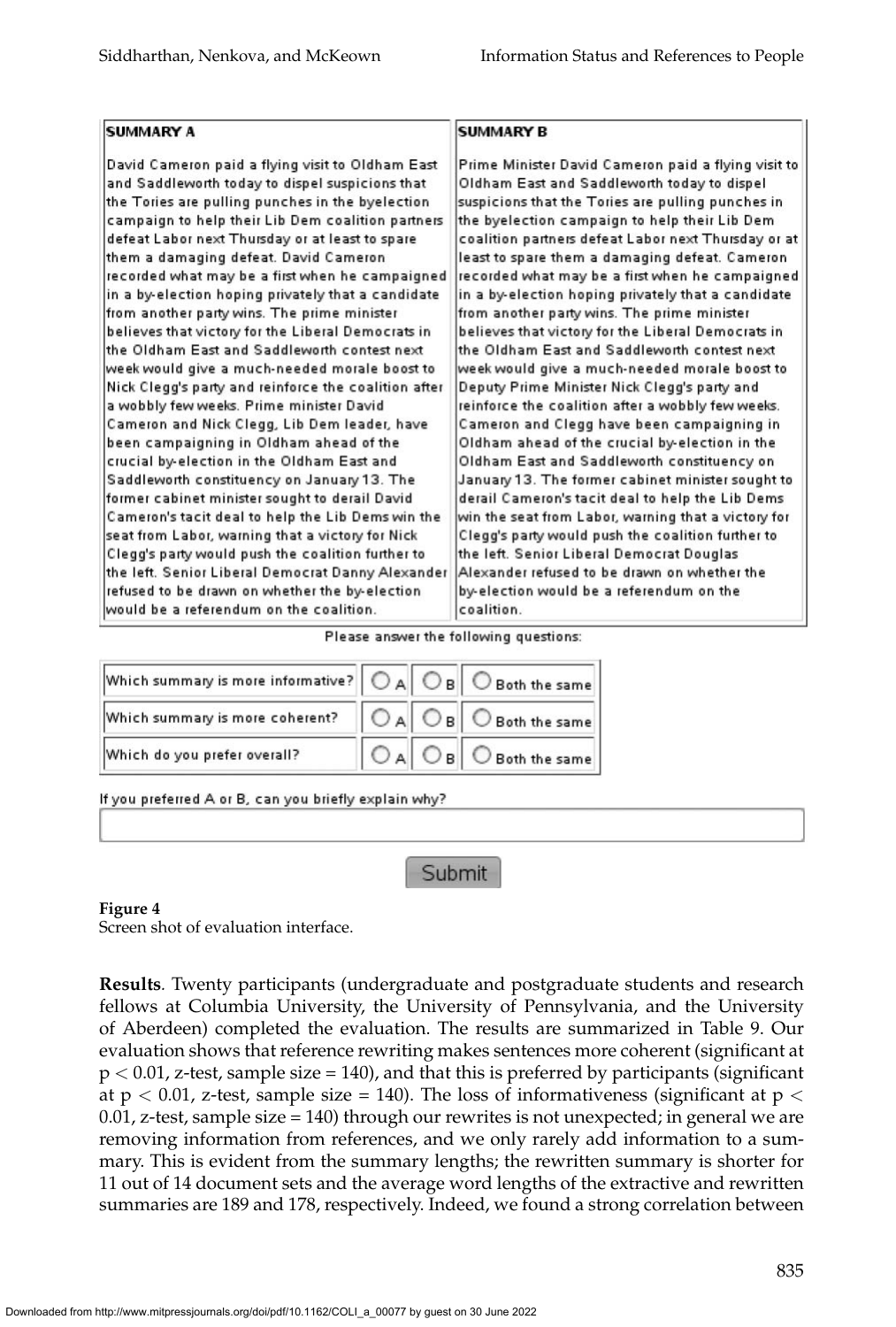Results for the evaluation for rewritten summaries.

(a) Number of times any participant selected one summary type over the other (140 comparisons):

|               | More informative More coherent More preferred |    |    |
|---------------|-----------------------------------------------|----|----|
| Extractive    | 46                                            |    | 37 |
| Rewritten     | 23                                            | 79 | 69 |
| No difference |                                               | 39 | 34 |

(b) Number of document sets for which participants selected one summary type more often than the other (14 document sets):

|            | More informative More coherent More preferred |  |
|------------|-----------------------------------------------|--|
| Extractive |                                               |  |
| Rewritten  |                                               |  |
| Equal      |                                               |  |

differences in informativeness and differences in summary lengths (Spearman's rho = .79; significant at  $p < 0.001$ ). We did not find any similar correlation between differences in summary lengths and either coherence (Spearman's rho = .05,  $p = 0.86$ ) or overall preference (Spearman's rho = .25,  $p = 0.39$ ).

We also performed repeated measures ANOVAs on coherence, informativeness, and overall preference, with summary-type (Extractive or Rewritten) as a withinparticipant variable. For this purpose, we converted our categorical user responses ("A", "B", or "Both the same") into numerical ratings for each summary-type condition as follows. We first mapped the choice of "A" or "B" to the summary-type and then:

- - If the user selected Extractive, we used a rating of 1 for Extractive and −1 for Rewritten.
- - If the user selected Rewritten, we used a rating of 1 for Rewritten and −1 for Extractive.
- - If the user selected "Both the same", we used a rating of 0 for both conditions.

Then, treating participants (F1) and news clusters (items; F2) as random factors, we found a main effect of summary-type on Coherence  $(F1(1, 19) = 34.20, p < 0.001;$  $F2(1, 13) = 3.91$ ,  $p = 0.001$ ). This analysis confirms that the improvement in coherence is significant even when the variation between participants and items (news clusters) is taken into account. We found a smaller by-participant effect of summary-type on Informativeness, and no by-item effect  $(F1(1, 19) = 6.12, p = 0.023; F2(1, 13) = 2.24, p =$ 0.157). For overall preference, we found a main by-participant effect and a smaller byitem effect of summary-type  $(F1(1, 19) = 10.49, p = 0.004; F2(1, 13) = 3.23, p = 0.09)$ .

# **6.2 Discussion of Limitations and Scope of Algorithm 4**

The evaluation described in the previous section provides us with some feedback about the limitations of our approach, regarding the factors we consider in our algorithm as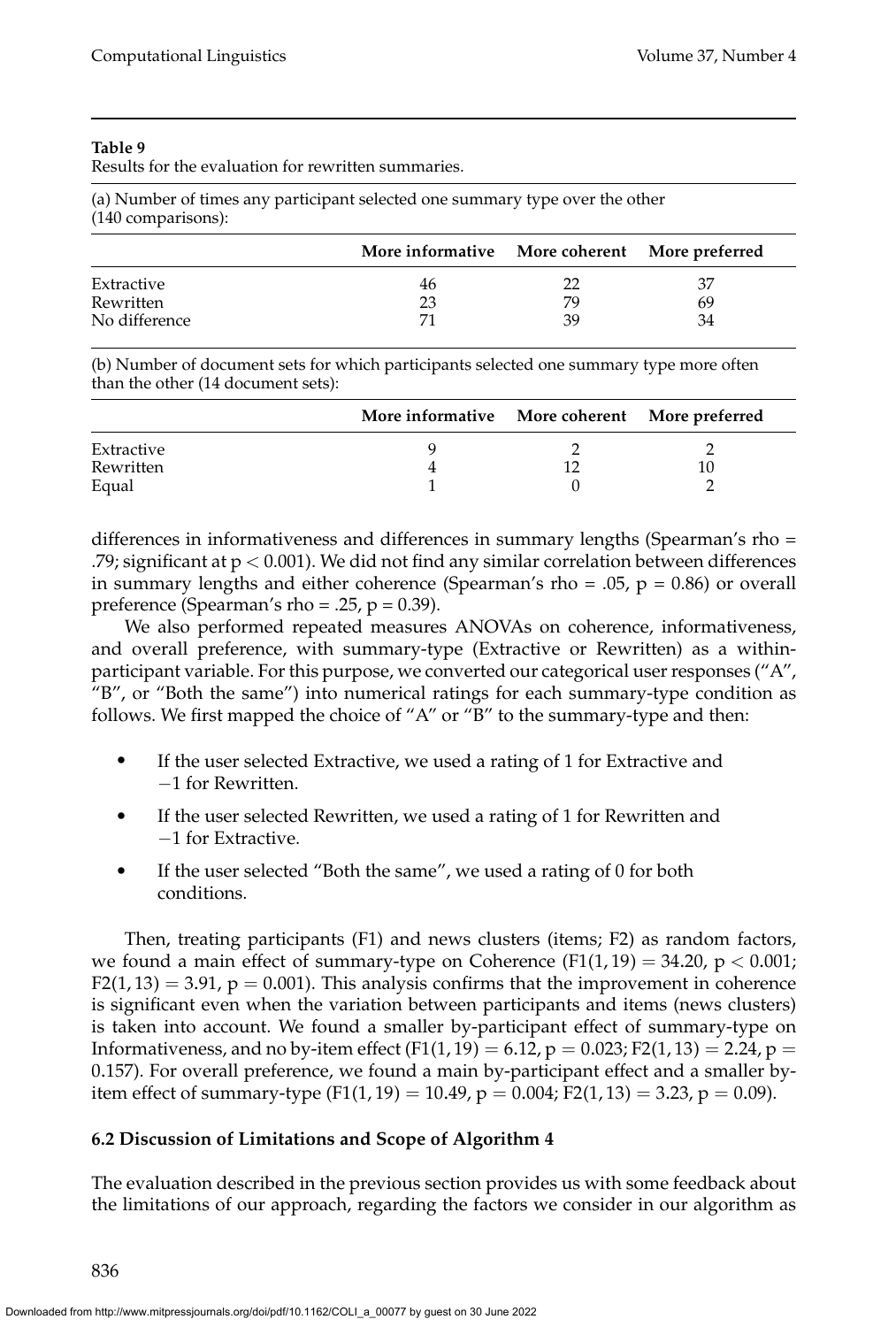well as the automatic analysis we require to fully implement it. We had requested participants to explain their decisions, and this free text feedback proved very informative. We summarize what we learned:

- - Sentence length is an important factor. Introducing post-modification into a sentence that was already long, or removing it from a sentence that was already short, resulted in a dispreference for the rewritten summary. Note that sentence length is not a feature we had given any consideration to in our algorithm.
- - The lack of common noun co-reference in our automatic analysis cost us. In one summary, there were common noun references to *the widely recognized winner of Ivory Coast's election* and *the internationally recognized winner of Ivory Coast's presidential election*. Because our analysis was unable to co-refer these to the named reference *Alassane Ouattara*, the reference rewrite module actually introduced more redundancy into the summary.
- $\bullet$  Our strategy of selecting the most frequent role from the input was not optimal. In more than one instance, this strategy selected the role *leader*, although the original summary had a more informative role such as *prime minister*. This was commented on and penalized by multiple participants for informativeness and often for overall preference as well. Indeed, we found our participants to be very sensitive to the choice of role modifier, consistently penalizing summaries that omit the more specific role (there were 17 comments to this effect, in contrast there were only 3 comments complaining about lack of affiliation).
- - Mistakes introduced during automated analysis cost us. When *the Obama administration slapped wide-ranging sanctions* got rewritten as *Obama slapped wide-ranging sanctions* due to incorrect NP matching, the latter was deemed biased and misleading. There was one particular mistake in role identification that got penalized by all participants when the algorithm generated *spin doctor David Cameron*. The phrase in the input document that got misanalyzed was *Andy Coulson, David Cameron's spin doctor*.
- - Participants often disagree. Two different participants provided the following comments: *...repetition of ref expressions clarify some ambiguities* and *...introduced differently in each sentence, and that made it harder to see that it was the same person*.

In addition to these limitations that are mostly concerned with implementation issues, we need to reiterate that our claims are genre-specific. We have studied the nature of references to people in the newswire and news summary genres. This is in contrast to many other studies on reference that make use of experimental data from human reference tasks (e.g., Gatt, Belz, and Kow 2008), corpus data from dialog (e.g., Gupta and Stent 2005), or encyclopedic texts (e.g., Belz, Kow, and Viethen 2009). There are big differences in how people are referred to in different genres, arising from both linguistic conventions and the nature of the information in the genre. For instance, encyclopedic or biographical texts about a person contain long co-reference chains, and information about the person is provided throughout the article. Thus, subsequent references in such genres are not straightforward, and research arising from the GREC challenges has thus justifiably focused on modeling subsequent references.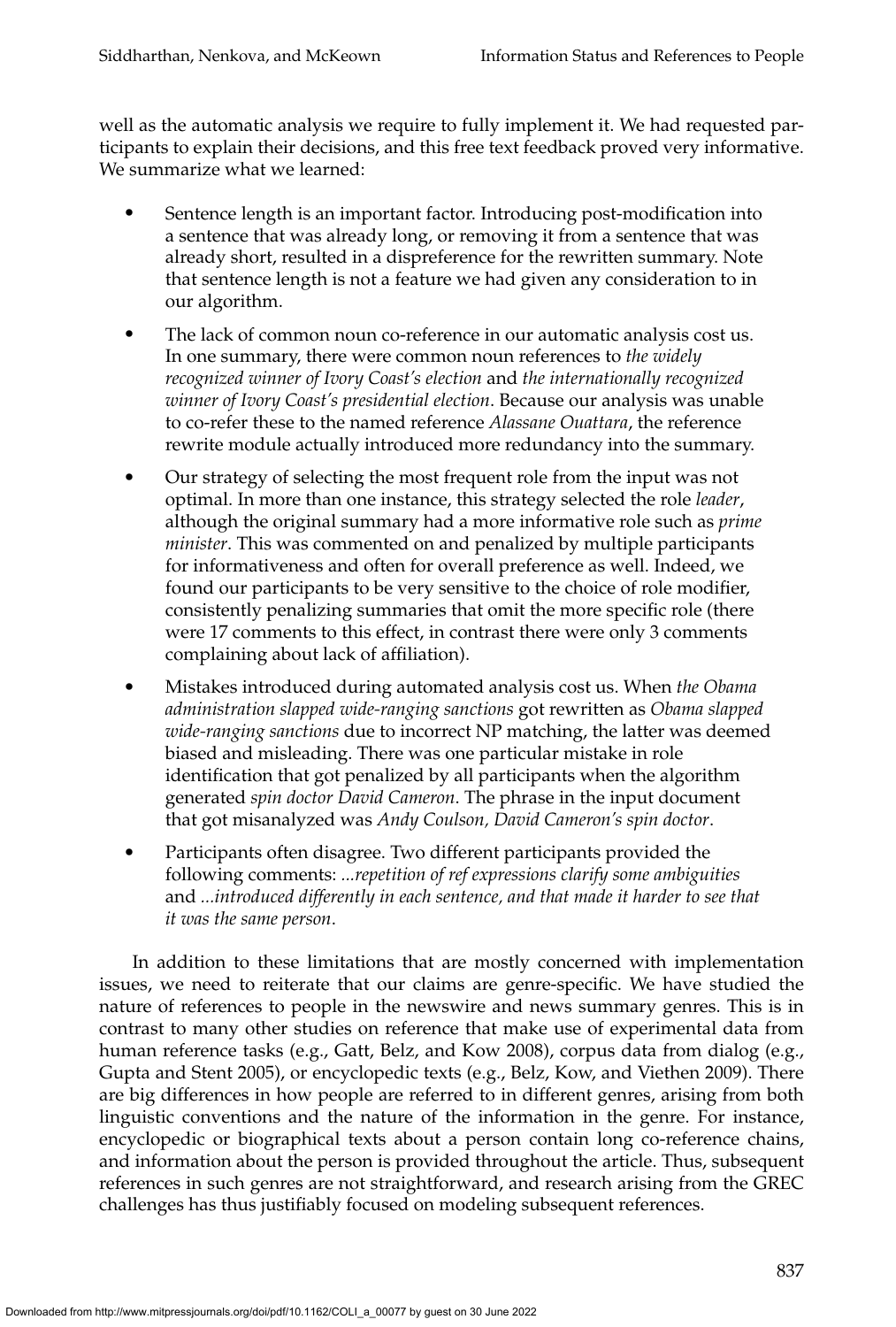The nature of references to people in the news genre is quite different. As news articles tend to be about events rather than people, there tends to be less information provided about the people involved in the story, and these descriptions are almost always provided in the first reference to the person (see Study 1, Section 3). Thus in the news genre, unlike encyclopedic texts, the task of content selection for subsequent references to people is rather uninteresting. This is even more so for the news summary genre, where co-reference chains are typically short, resulting in few subsequent references to anybody. We find that for the news summary genre, the form and content of initial reference is critical, and our studies have thus focused on this. Specifically, due to the nature of our genre, we do not attempt to model anaphoric phenomena such as pronouns and common noun co-reference. The studies reported in this article should thus be seen as complementary to efforts such as GREC, and we believe that such studies of reference in different genres are important to get a better understanding of the phenomenon.

#### **7. Conclusions**

Our research both provides a characterization of references to people in the news genre through empirical analysis and uses that characterization to develop a model for generating references to people in news summaries that is based on automatically inferred information status distinctions. Because summarization takes its content from input full text articles, one contribution of our work is the development of a statistical model for inferring such distinctions from news reports, without requiring manual annotation. We have shown how this model can then be used to generate appropriate references, including semantic content selection (inclusion of name, role, and affiliation attributes) and realization choices (use of pre- or post-modification).

References to people have very different properties from other kinds of referring expressions (e.g., common noun references to objects). Research on the generation of referring expressions from semantic representations is based on the notion of selecting attributes that distinguish the object from others; in contrast, discourse-new references to people often contain attributes in addition to the name, and yet the name alone would be a distinguishing attribute. In this article, we have conducted corpus-based studies to provide answers to how and when attributes are used in references to people in the news genre. Our study characterizes the differences in discourse-new and discourseold references, identifies the attributes typically used in discourse-new references to people, and provides evidence that information status distinctions (global salience and familiarity) can determine when people are named in summaries and when additional attributes such as role and affiliation are needed.

These information status distinctions are important when generating summaries of news, as they help determine both what to say and how to say it. However, using these distinctions for summarization requires inferring information from unrestricted news. We have shown that the hearer-old/hearer-new and major/minor distinctions can be inferred reliably using features derived from the lexical and syntactic forms and frequencies of references in the news reports. These acquired distinctions are useful for determining which characters to name in summaries, which characters to further describe or elaborate on, and the forms that any descriptions should take.

Finally, we have reported an evaluation of the effect of reference rewriting on extractive summaries, demonstrating that our rewrites improve coherence and are generally preferred by readers.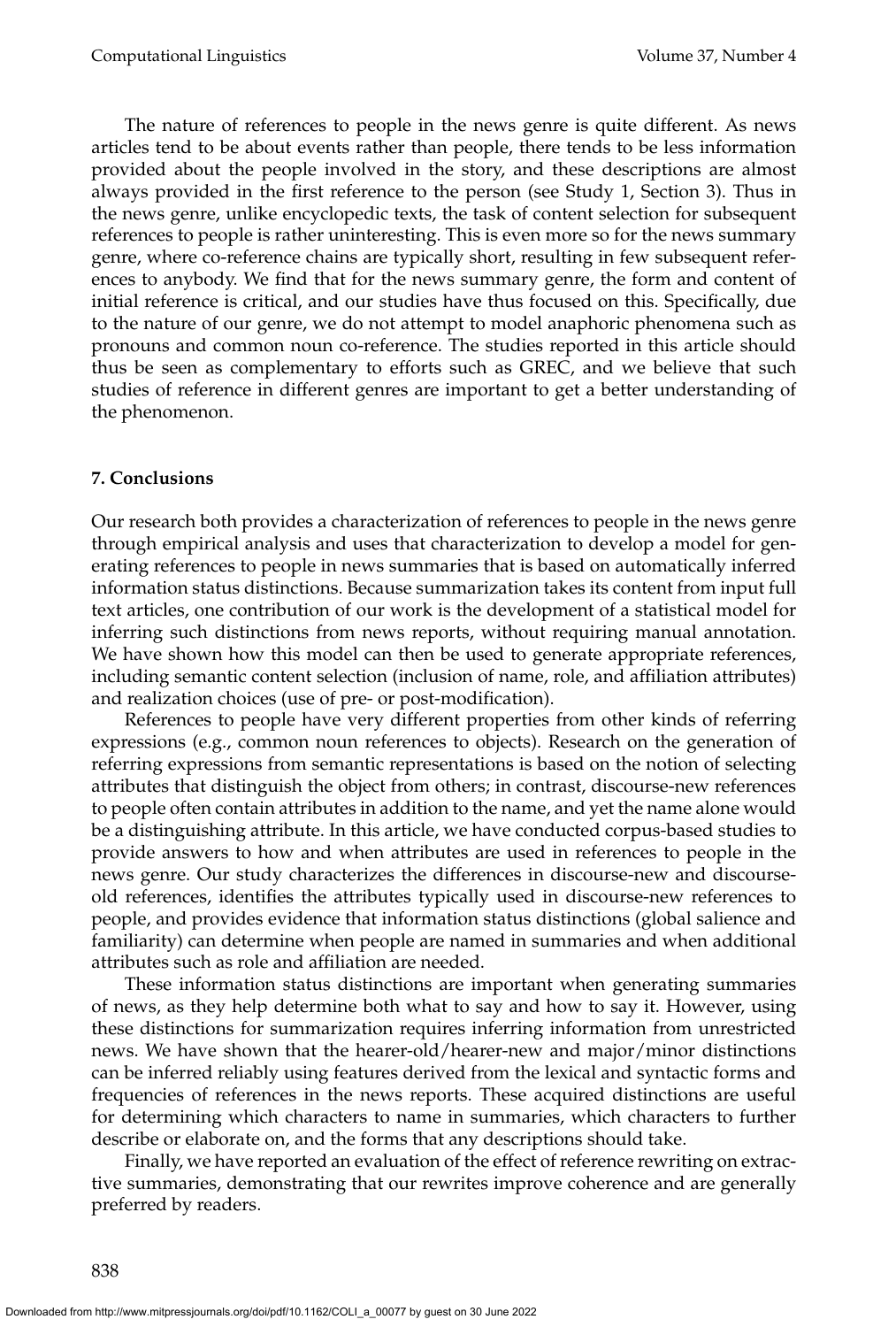## **References**

- Areces, Carlos, Alexander Koller, and Kristina Striegnitz. 2008. Referring expressions as formulas of description logic. In *Proceedings of the Fifth International Natural Language Generation Conference*, pages 42–49, Salt Fork, OH.
- Barzilay, Regina. 2003. *Information Fusion for Multidocument Summarization: Paraphrasing and Generation*. Ph.D. thesis, Columbia University, New York.
- Barzilay, Regina and Kathleen McKeown. 2005. Sentence fusion for multidocument news summarization. *Computational Linguistics*, 31(3):297–328.
- Belz, Anja, Eric Kow, and Jette Viethen. 2009. The GREC named entity generation challenge 2009: overview and evaluation results. In *Proceedings of the 2009 Workshop on Language Generation and Summarisation*, pages 88–98, Suntec, Singapore.
- Belz, Anja and Sebastian Varges. 2007. Generation of repeated references to discourse entities. In *Proceedings of the 11th European Workshop on Natural Language Generation (ENLG'07)*, pages 9–16, Schloss Dagstuhl, Germany.
- Bikel, Daniel, Richard Schwartz, and Ralph Weischedel. 1999. An algorithm that learns what's in a name. *Machine Learning*, 34:211–231.
- Calhoun, Sasha. 2007. Predicting focus through prominence structure. In *Proceedings of Interspeech'07*, pages 622–625, Antwerp, Belgium.
- Carletta, Jean. 1996. Assessing agreement on classification tasks: The kappa statistic. *Computational Linguistics*, 22(2):249–254.
- Charniak, Eugene. 2000. A maximumentropy-inspired parser. In *Proceedings of the 1st Annual Conference of North American Chapter of the Association for Computational Linguistics*, pages 132–139, Seattle, WA.
- Dale, Robert. 1992. *Generating Referring Expressions: Constructing Descriptions in a Domain of Objects and Processes*. MIT Press, Cambridge, MA.
- Dale, Robert and Ehud Reiter. 1995. Computational interpretations of the gricean maxims in the generation of referring expressions. *Cognitive Science*, 19(2):233–263.
- Dale, Robert and Jette Viethen. 2009. Referring expression generation through attribute-based heuristics. In *Proceedings of the 12th European Workshop on Natural Language Generation*, pages 58–65, Athens, Greece.
- Daumé III, Hal, Arda Echihabi, Daniel Marcu, Dragos Munteanu, and Radu Soricut. 2002. GLEANS: A generator of logical extracts and abstracts for nice summaries. In *Proceedings of the Second Document Understanding Conference (DUC 2002)*, pages 9–14, Philadelphia, PA.
- Daumé III, Hal and Daniel Marcu. 2002. A noisy-channel model for document compression. In *Proceedings of the 40th Annual Meeting of the Association for Computational Linguistics (ACL – 2002)*, pages 449–456, Philadelphia, PA.
- Denis, Alexandre. 2010. Generating referring expressions with reference domain theory. In *Proceedings of the 6th International Natural Language Generation Conference-INLG*, pages 27–36, Dublin, Ireland.
- Fellbaum, Christine. 1998. WordNet. An electronic lexical database. Cambridge, MA: MIT Press.
- Filippova, Katja and Michael Strube. 2008. Sentence fusion via dependency graph compression. In *Proceedings of the Conference on Empirical Methods in Natural Language Processing*, pages 177–185.
- Galley, Michel and Kathleen McKeown. 2007. Lexicalized Markov grammars for sentence compression. In *Proceedings of Human Language Technologies: The Annual Conference of the North American Chapter of the Association for Computational Linguistics (NAACL-HLT)*, pages 180–187.
- Gatt, Albert, Anja Belz, and Eric Kow. 2008. The TUNA challenge 2008: Overview and evaluation results. In *Proceedings of the Fifth International Natural Language Generation Conference*, pages 198–206.
- Gatt, Albert and Kees Van Deemter. 2007. Lexical choice and conceptual perspective in the generation of plural referring expressions. *Journal of Logic, Language and Information*, 16(4):423–443.
- Ge, Jiayin, Xuanjing Huang, and Lide Wu. 2003. Approaches to event-focused summarization based on named entities and query words. In *Document Understanding Conference (DUC'03)*.
- Gordon, Peter, Barbara Grosz, and Laura Gilliom. 1993. Pronouns, names, and the centering of attention in discourse. *Cognitive Science*, 17:311–347.
- Greenbacker, Charles F. and Kathleen F. McCoy. 2009. Feature selection for reference generation as informed by psycholinguistic research. In *Proceedings of the CogSci 2009 Workshop on the Production of Referring Expressions: Bridging the Gap*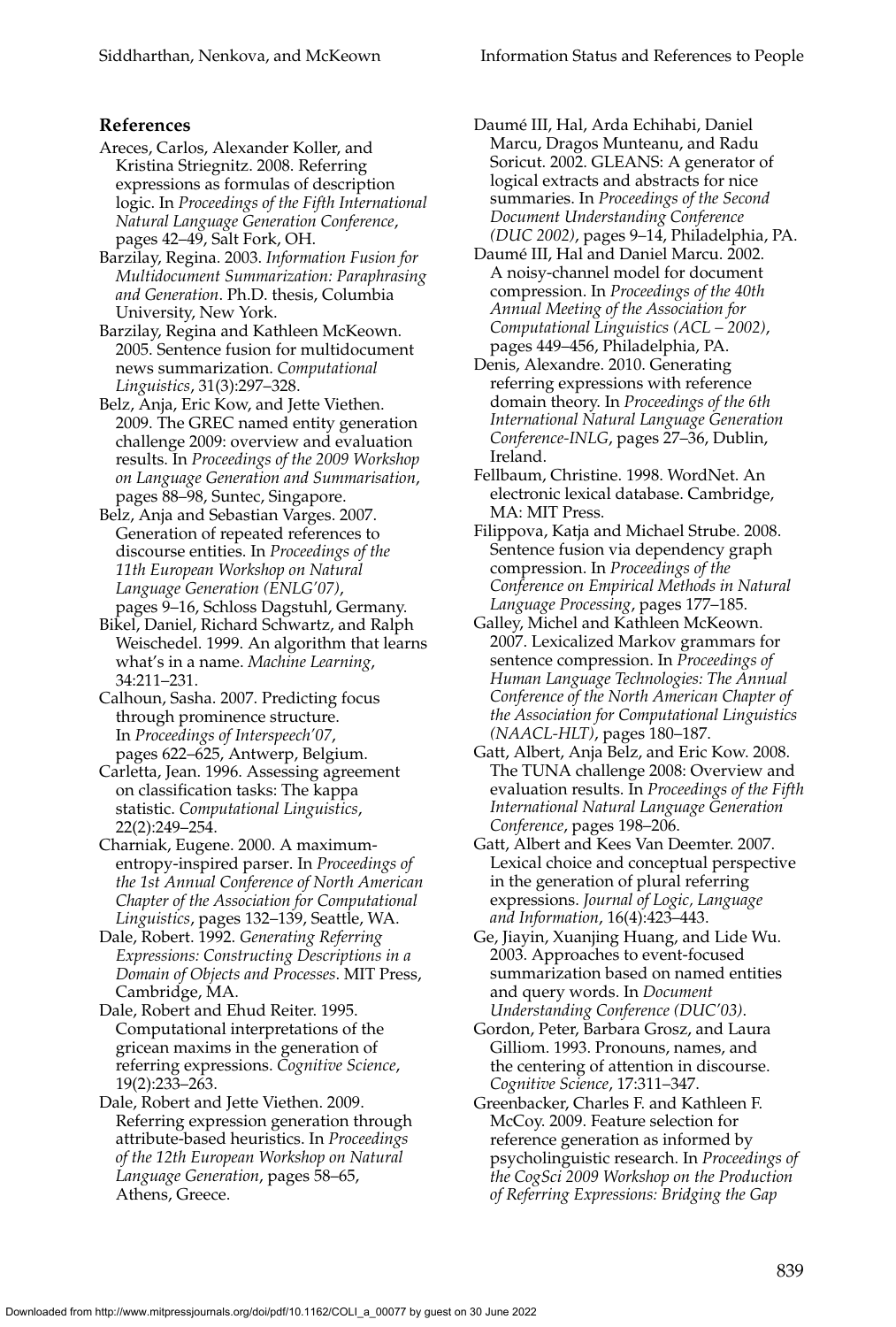*between Computational and Empirical Approaches to Reference (PRE-CogSci 2009)*.

- Grice, Paul. 1975. Logic and conversation. In P. Cole and J. L. Morgan, editors, *Syntax and Semantics*, volume 3. Academic Press, New York, pages 43–58.
- Grosz, Barbara, Aravind Joshi, and Scott Weinstein. 1995. Centering: a framework for modelling the local coherence of discourse. *Computational Linguistics*, 21(2):203–226.
- Grosz, Barbara and Candice Sidner. 1986. Attention, intentions, and the structure of discourse. *Computational Linguistics*, 3(12):175–204.
- Grover, Claire, Colin Matheson, Andrei Mikheev, and Marc Moens. 2000. LT TTT: A flexible tokenization toolkit. In *Proceedings of the Second International Conference on Language Resources and Evaluation*, pages 1147–1154, Athens, Greece.
- Gundel, Jeanette, Nancy Hedberg, and Ron Zacharski. 1993. Cognitive status and the form of referring expressions in discourse. *Language*, 69:274–307.

Gupta, Surabhi and Amanda J. Stent. 2005. Automatic evaluation of referring expression generation using corpora. In *Proceedings of the 1st Workshop on Using Corpora in NLG*, pages 1–6, Birmingham.

- Henschel, Renate, Hua Cheng, and Massimo Poesio. 2000. Pronominalization revisited. In *Proceedings of the 18th Conference on Computational Linguistics (COLING'2000)*, pages 306–312, Saarbrücken, Germany.
- Holmes, Geoffrey, Andrew Donkin, and Ian H. Witten. 1994. Weka: A machine learning workbench. In *Proceedings of the 2nd Australian and New Zealand Conference on Intelligent Information Systems*, pages 357–361, Brisbane, Australia.
- Horacek, Helmut. 2003. A best-first search algorithm for generating referring expression. In *Proceedings of the 11th Conference of the European Chapter of the Association for Computational Linguistics (EACL'03)*, pages 103–106, Budapest, Hungary.

Jing, Hongyan and Kathleen McKeown. 2000. Cut and paste based text summarization. In *Proceedings of the 1st Conference of the North American Chapter of the Association for Computational Linguistics (NAACL'00)*, pages 178–185, Seattle, WA.

- Jordan, Pamela and Marilyn Walker. 2005. Learning content selection rules for generating object descriptions in dialogue. *Journal of Artificial Intelligence Research*, 24:157–194.
- Klein, Dan and Christopher D. Manning. 2003. Accurate unlexicalized parsing. In *Proceedings of the 41st Annual Meeting of the Association for Computational Linguistics*, pages 423–430, Sapporo, Japan.
- Knight, Kevin and Daniel Marcu. 2000. Statistics-based summarization—step one: Sentence compression. In *Proceedings of The American Association for Artificial Intelligence Conference (AAAI-2000)*, pages 703–710, Austin, TX.
- Krahmer, Emiel and Mariët Theune. 2002. Efficient context-sensitive generation of referring expressions. In Kees van Deemter and Rodger Kibble, editors, *Information Sharing: Givenness and Newness in Language Processing*. CSLI Publications, Stanford, CA, pages 223–264.
- Krahmer, Emiel, Sebastiaan van Erk, and André Verleg. 2003. Graph-based generation of referring expressions. *Computational Linguistics*, 29(1):53–72.
- Luhn, H. P. 1958. The automatic creation of literature abstracts. *IBM Journal of Research and Development*, 2(2):159–165.
- Mani, Inderjeet, Barbara Gates, and Eric Bloedorn. 1999. Improving summaries by revising them. In *Proceedings of the Annual Meeting of the Association for Computational Linguistics (ACL'99)*, pages 558–565, College Park, MD.
- McCoy, Kathleen and Michael Strube. 1999. Generating anaphoric expressions: Pronoun or definite description? In *Proceedings of ACL'99 Workshop on the Relationship Between Discourse/Dialogue Structure and Reference*, pages 63–72, College Park, MD.
- McKeown, Kathleen, Regina Barzilay, David Evans, Vasleios Hatzivassiloglou, Judith Klavans, Ani Nenkova, Carl Sable, Barry Schiffman, and Sergey Sigelman. 2002. Tracking and summarizing news on a daily basis with Columbia's Newsblaster. In *Proceedings of the 2nd Human Language Technologies Conference HLT-02*, pages 280–285, San Diego, CA.
- Nenkova, Ani. 2008. Entity-driven rewrite for multi-document summarization. In *Proceedings of the Third International Joint Conference on Natural Language Processing (IJCNLP08)*, pages 118–125, Hyderabad, India.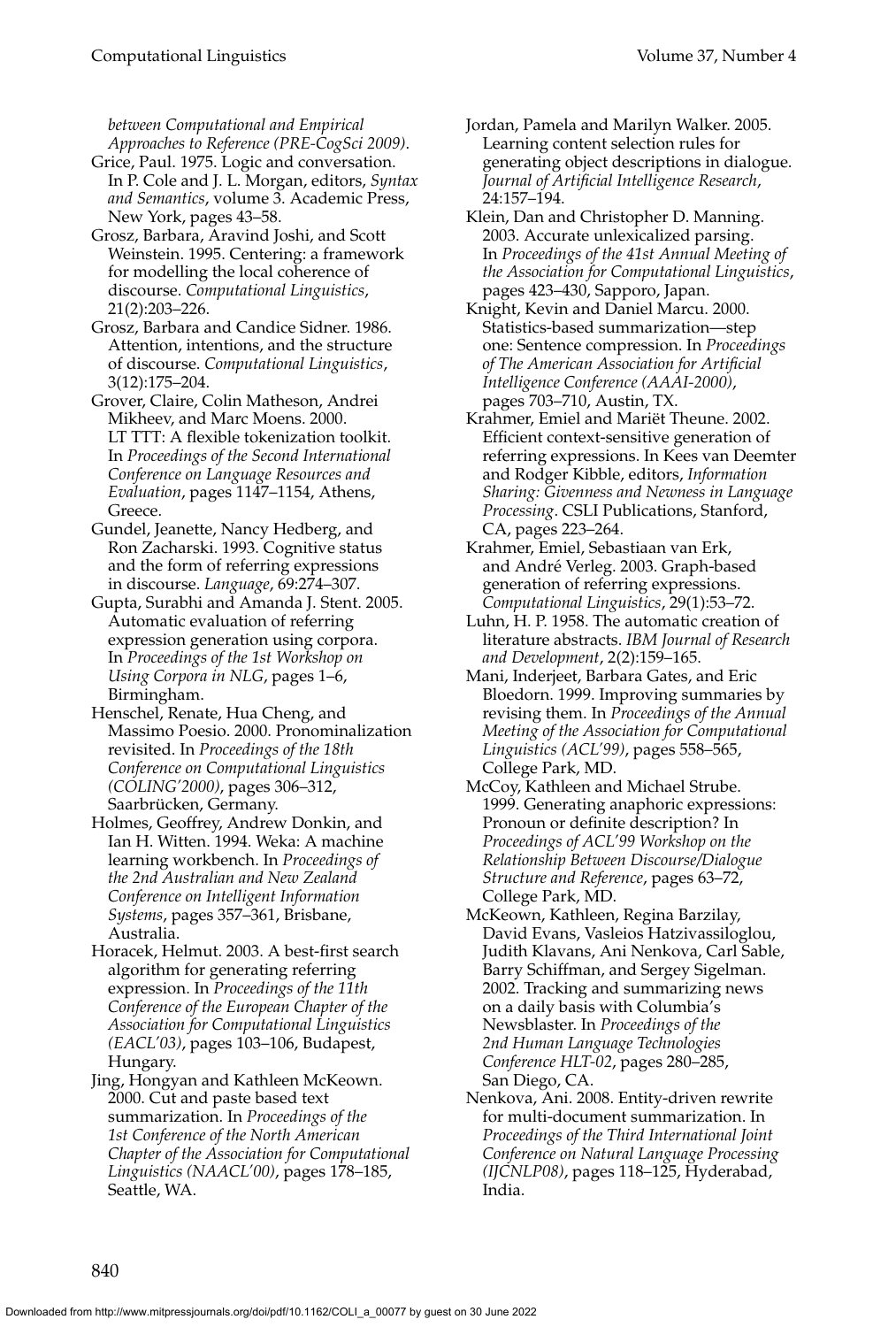- Nenkova, Ani and Dan Jurafsky. 2007. Automatic detection of contrastive elements in spontaneous speech. In *IEEE Workshop on Automatic Speech Recognition and Understanding (ASRU)*, pages 201–206, Kyoto, Japan.
- Nenkova, Ani and Kathleen McKeown. 2003. References to named entities: a corpus study. In *Proceedings of the 2003 Conference of the North American Chapter of the Association for Computational Linguistics on Human Language Technology: Companion Volume of the Proceedings of HLT-NAACL 2003–short papers-Volume 2*, pages 70–72, Edmonton, Canada.
- Nenkova, Ani, Advaith Siddharthan, and Kathleen McKeown. 2005. Automatically learning cognitive status for multi-document summarization of newswire. In *HLT '05: Proceedings of the conference on Human Language Technology and Empirical Methods in Natural Language Processing*, pages 241–248, Vancouver, British Columbia, Canada.
- Nissim, Malvina. 2006. Learning information status of discourse entities. In *Proceedings of the Conference on Emprical Methods in Natural Language Processing (EMNLP)*, pages 94–102, Sydney, Australia.
- Otterbacher, Jahna C., Dragomir R. Radev, and Airong Luo. 2002. Revisions that improve cohesion in multi-document summaries: a preliminary study. In *Proceedings of the ACL-02 Workshop on Automatic Summarization*, pages 27–36, Philadelphia, PA.
- Paice, Chris D. 1990. Constructing literature abstracts by computer: techniques and prospects. *Information Processing Management*, 26(1):171–186.
- Postolache, Oana, Ivana Kruijff-Korbayova, and Geert-Jan Kruijff. 2005. Data-driven approaches for information structure identification. In *Proceedings of HLT/EMNLP*, pages 9–16, Vancouver, Canada.
- Prince, Ellen. 1992. The ZPG letter: subject, definiteness, and information status. In S. Thompson and W. Mann, editors, *Discourse Description: Diverse Analyses of a Fund Raising Text*. John Benjamins, Amsterdam, The Netherlands, pages 295–325.
- Radev, Dragomir, Timothy Allison, Sasha Blair-Goldensohn, John Blitzer, Arda Çelebi, Stanko Dimitrov, Elliott Drabek, Ali Hakim, Wai Lam, Danyu Liu, Jahna Otterbacher, Hong Qi, Horacio Saggion, Simone Teufel, Michael Topper, Adam

Winkel, and Zhu Zhang. 2004. MEAD—A platform for multidocument multilingual text summarization. In *Proceedings of the 4th Conference on Language Resources and Evaluation (LREC'2004)*, pages 699–702, Lisbon, Portugal.

- Radev, Dragomir and Kathleen McKeown. 1997. Building a generation knowledge source using internet-accessible newswire. In *Proceedings of the Fifth Conference on Applied Natural Language Processing*, pages 221–228, Washington, DC.
- Radev, Dragomir and Kathleen McKeown. 1998. Generating natural language summaries from multiple on-line sources. *Computational Linguistics*, 24(3):469–500.
- Ren, Yuan, Kees van Deemter, and Jeff Pan. 2010. Charting the potential of description logic for the generation of referring expressions. In *Proceedings of the 6th International Natural Language Generation Conference (INLG)*, pages 115–124, Dublin, Ireland.
- Saggion, Horacio and Rob Gaizaukas. 2004. Multi-document summarization by cluster/profile relevance and redundancy removal. In *Document Understanding Conference (DUC04)*.
- Sekine, Satoshi and Javier Artiles. 2009. Weps2 attribute extraction task. In *2nd Web People Search Evaluation Workshop (WePS 2009), 18th WWW Conference*, Madrid, Spain.
- Siddharthan, Advaith. 2002. Resolving attachment and clause boundary ambiguities for simplifying relative clause constructs. In *Proceedings of the Student Workshop, 40th Meeting of the Association for Computational Linguistics (ACL'02)*, pages 60–65, Philadelphia, PA.
- Siddharthan, Advaith. 2003a. Resolving pronouns robustly: Plumbing the depths of shallowness. In *Proceedings of the Workshop on Computational Treatments of Anaphora, 11th Conference of the European Chapter of the Association for Computational Linguistics (EACL'03)*, pages 7–14, Budapest, Hungary.
- Siddharthan, Advaith. 2003b. *Syntactic Simplification and Text Cohesion*. Ph.D. thesis, University of Cambridge, UK.
- Siddharthan, Advaith and Ann Copestake. 2004. Generating referring expressions in open domains. In *Proceedings of the 42th Meeting of the Association for Computational Linguistics Annual Conference (ACL 2004)*, pages 407–414, Barcelona, Spain.
- Siddharthan, Advaith, Ani Nenkova, and Kathleen McKeown. 2004. Syntactic